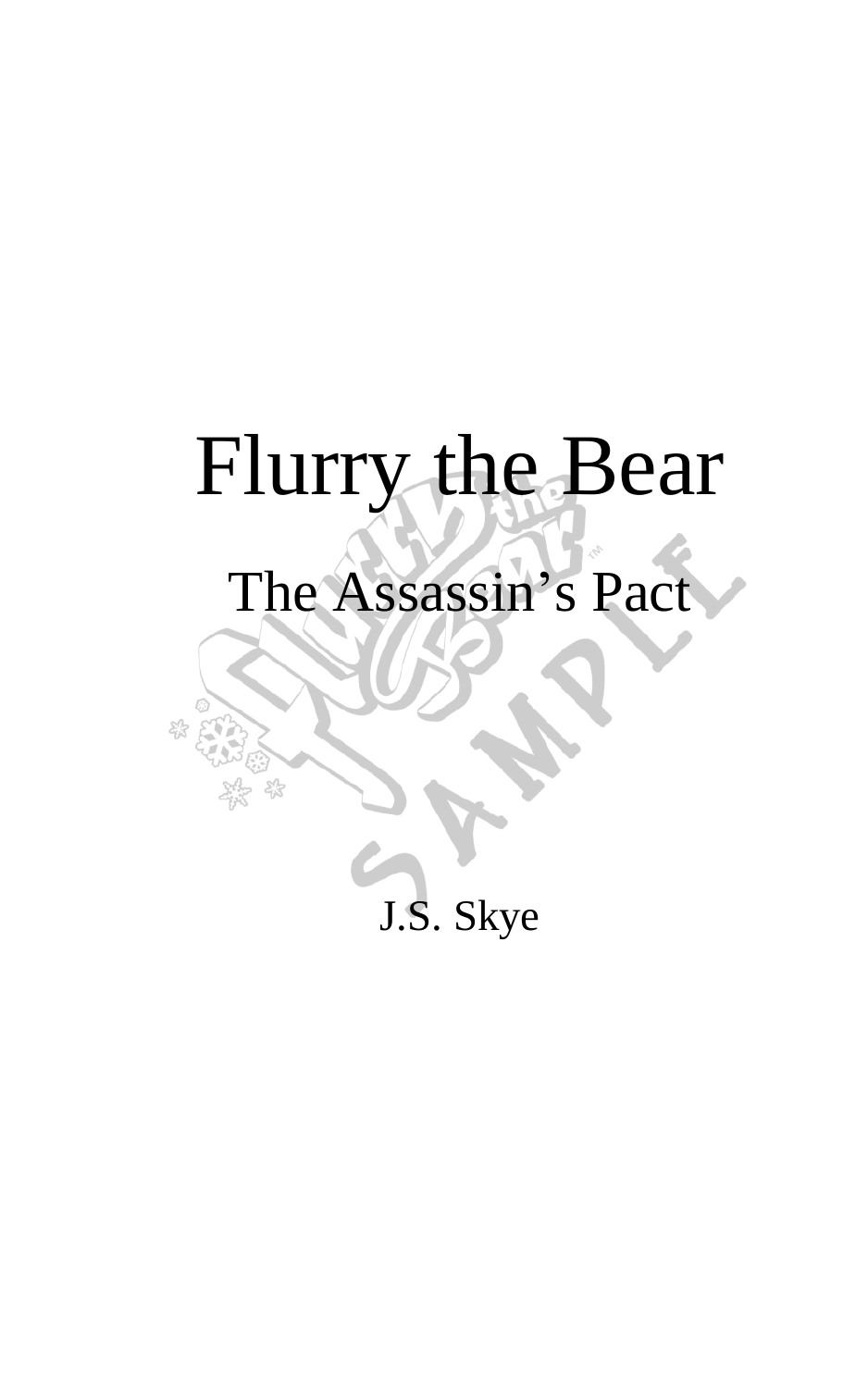All characters featured in this novel, the distinctive names and likenesses thereof, and all related content are the sole property of J.S. Skye. No similarity between any of the names, characters, persons, and/or institutions in this book with those of any living or dead person or institution is intended, and any such similarity which may exist is purely coincidental.

> The Assassin's Pact (Flurry the Bear – Book 6) Copyright © 2017 J.S. Skye All rights reserved. www.FlurryTheBear.com

Cover art by Luís Figueiredo, J.S. Skye, & Tony Washington

> ISBN: 0998857718 ISBN-13: 978-0998857718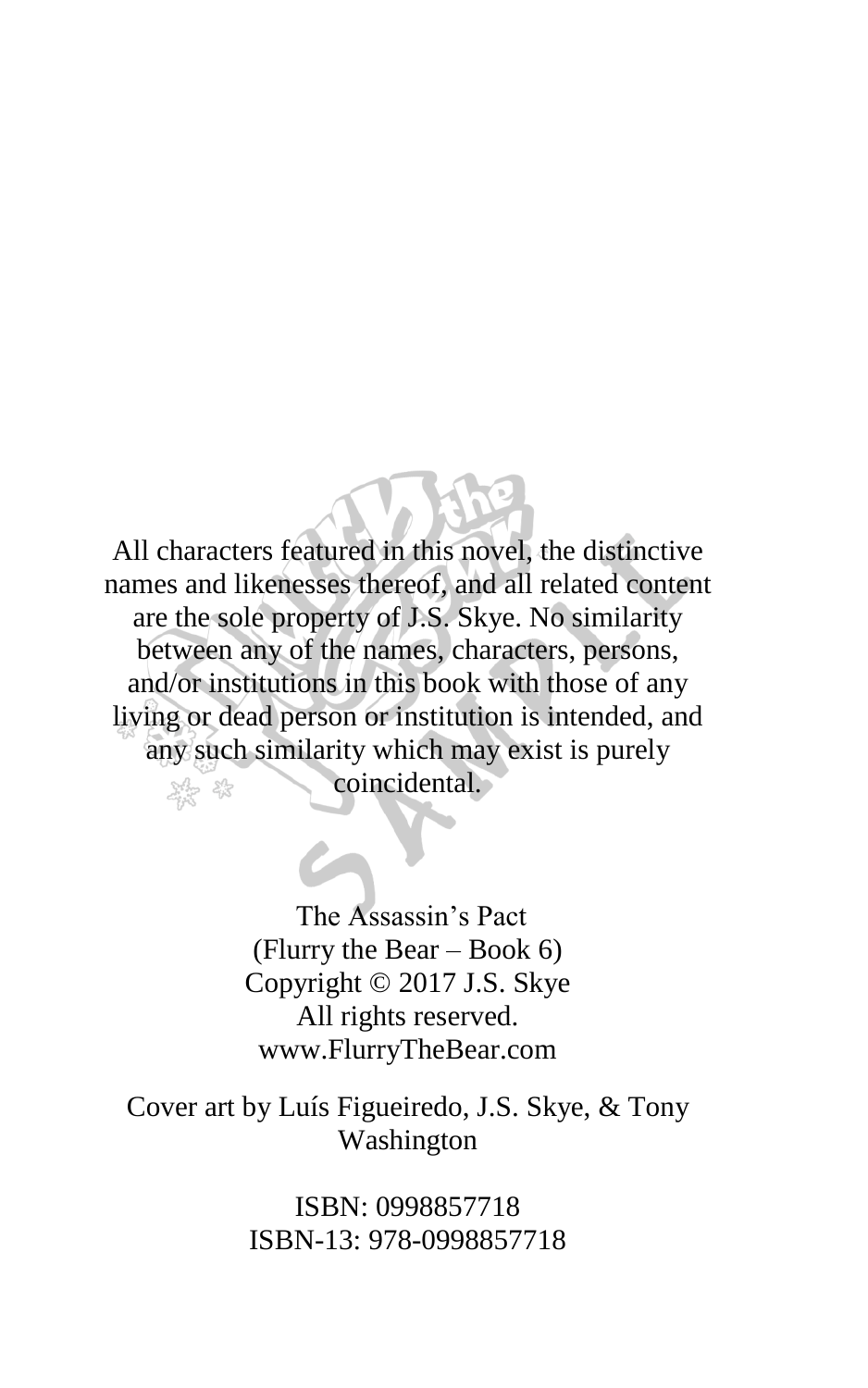

## CHAPTER 1 THE ADVENTURER

The leaves rustled as numerous footsteps trampled the vibrantly-colored, fallen beauties. Furry figures rushed through the foliage. Blades of grass and large fern leaves parted every which way as the caravan's white-furred leader weaved between the trees.

Shouts could be heard in the distance. "Flurry! Stop! Flurry! Wait for us!"

The snow-colored cub ran with all of his might out ahead of the others. He was a bear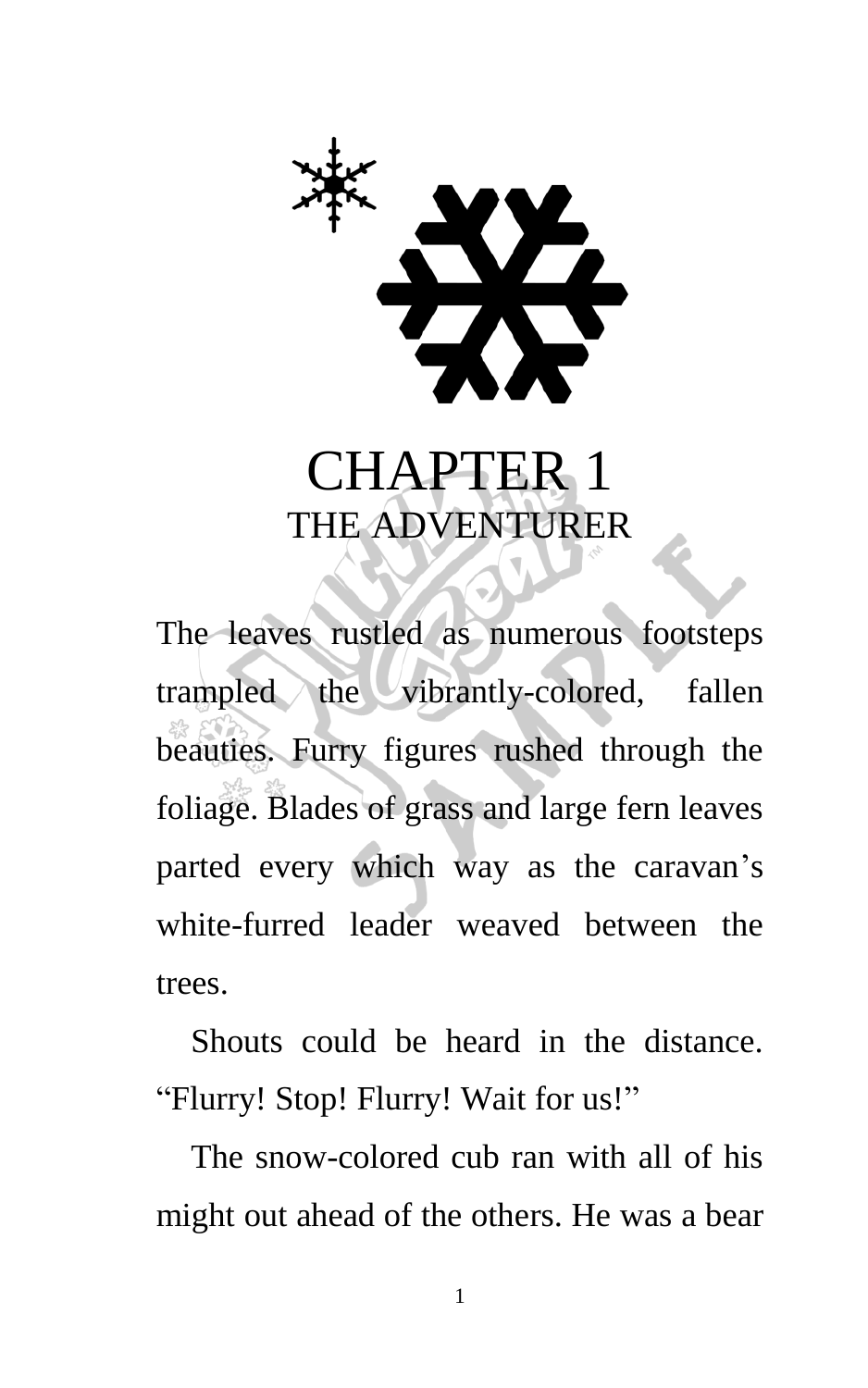on a mission. Flurry frantically charged on through the warm-hued forest until he reached a clearing with a small settlement that sat next to a set of railway tracks up ahead. "They have to be here somewhere. They couldn't have gone far," Flurry softly spoke to himself.

In the middle of his thought, screams were heard from the settlement. "Help! Somebody, please help! They're here!" came shouts from the multitude of residents.

"Ah ha!" Flurry exclaimed and ran toward the commotion.

Boaz, Noah, Caboose, and Honja ran out of the woods, just a few paces behind their teddy bear brother. "Flurry, wait!" shouted Boaz, but he did not receive a reply.

Flurry rushed through the brick-laid streets of the tiny town. He looked to and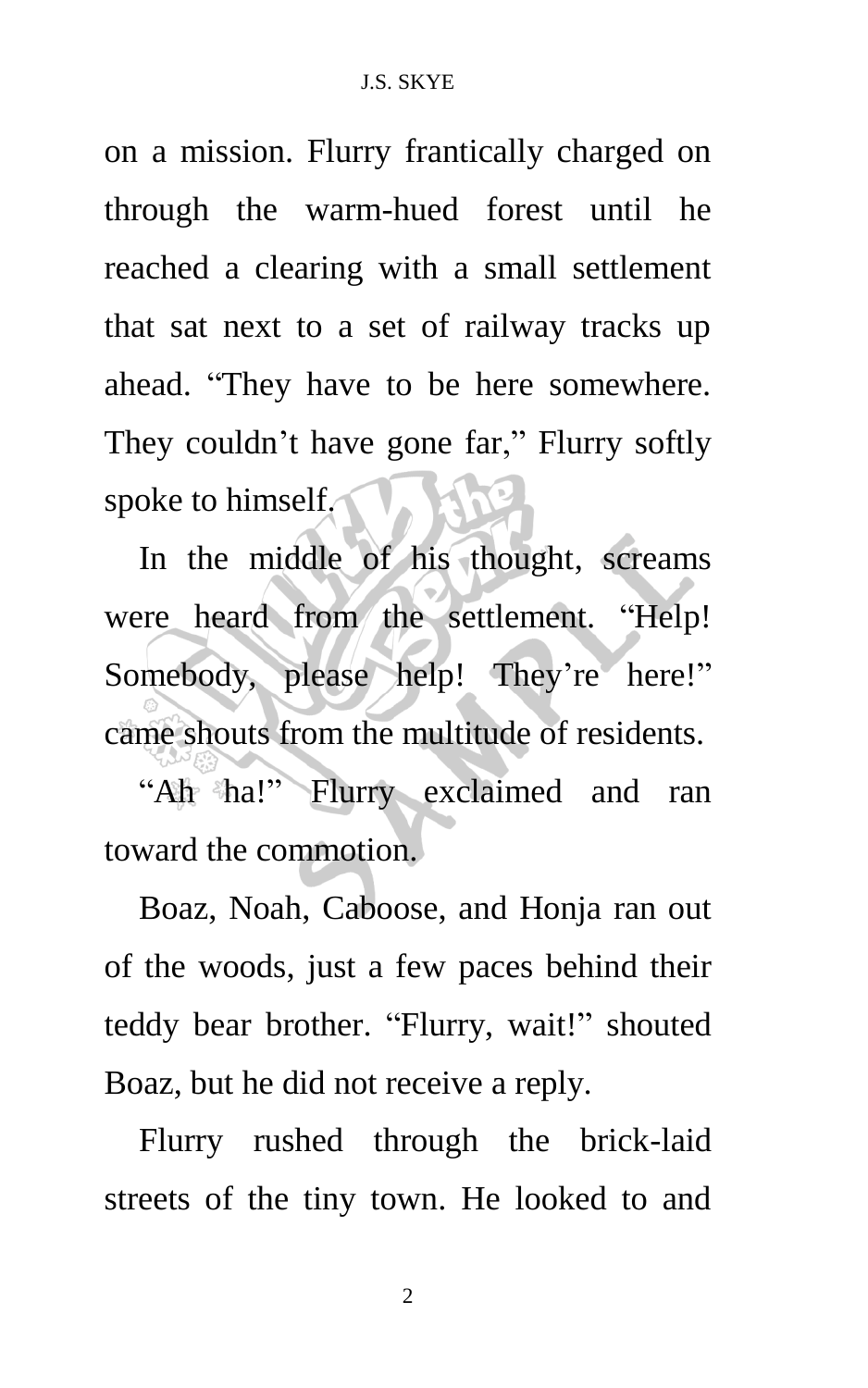fro. "Where are they?" he shouted at the bystanders. The fear stricken occupants of the community pointed Flurry in the correct direction.

The cub took off like a flash of lightning. He dodged farm animals and onlookers alike as he rushed after his quarry. Boaz and the other cubs desperately tried to keep up.

Boaz had a moment of relief when he and the others caught up with their brother while he stood still for an abbreviated moment to scout the alleyways. "Flurry, please stop! We're out of our league here! We need to wait for the others," came the desperate plea of the little lion cub as he adjusted his thickframed glasses.

"No time!" Flurry shouted and darted down an alley. He leapt up onto a carriage drawn by miniature horses, to Boaz's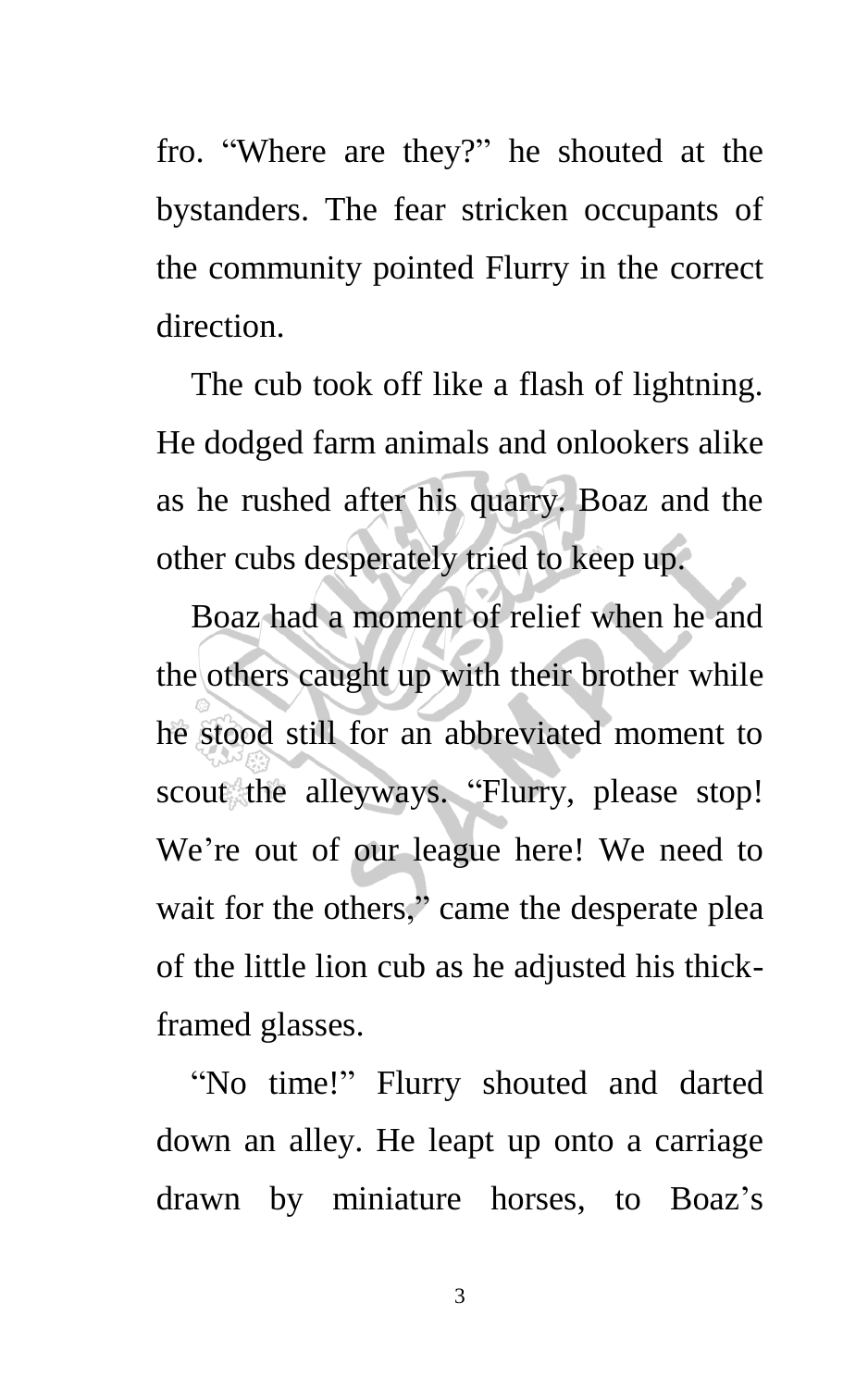dismay.

"What in the world are you doing?" Boaz shouted and chased after the bear cub. "That doesn't belong to you!"

"I'm just borrowing it! Okay, goodbye!" came Flurry's reply.

"Hey!" came the bellow of the owner, a middle-aged groundhog.

Boaz ran up to the fierce-looking rodent whom Flurry left in the dust. The lion cub handed him some gold coins. "I'm terribly sorry about this, sir. He'll return your horses to you, I promise! He's just borrowing them." After he received a paw full of money, the groundhog was pleased enough to concede his horses and carriage for the time being.

A loud crash caught Noah's attention. The tall, slender lion tapped on Boaz's shoulder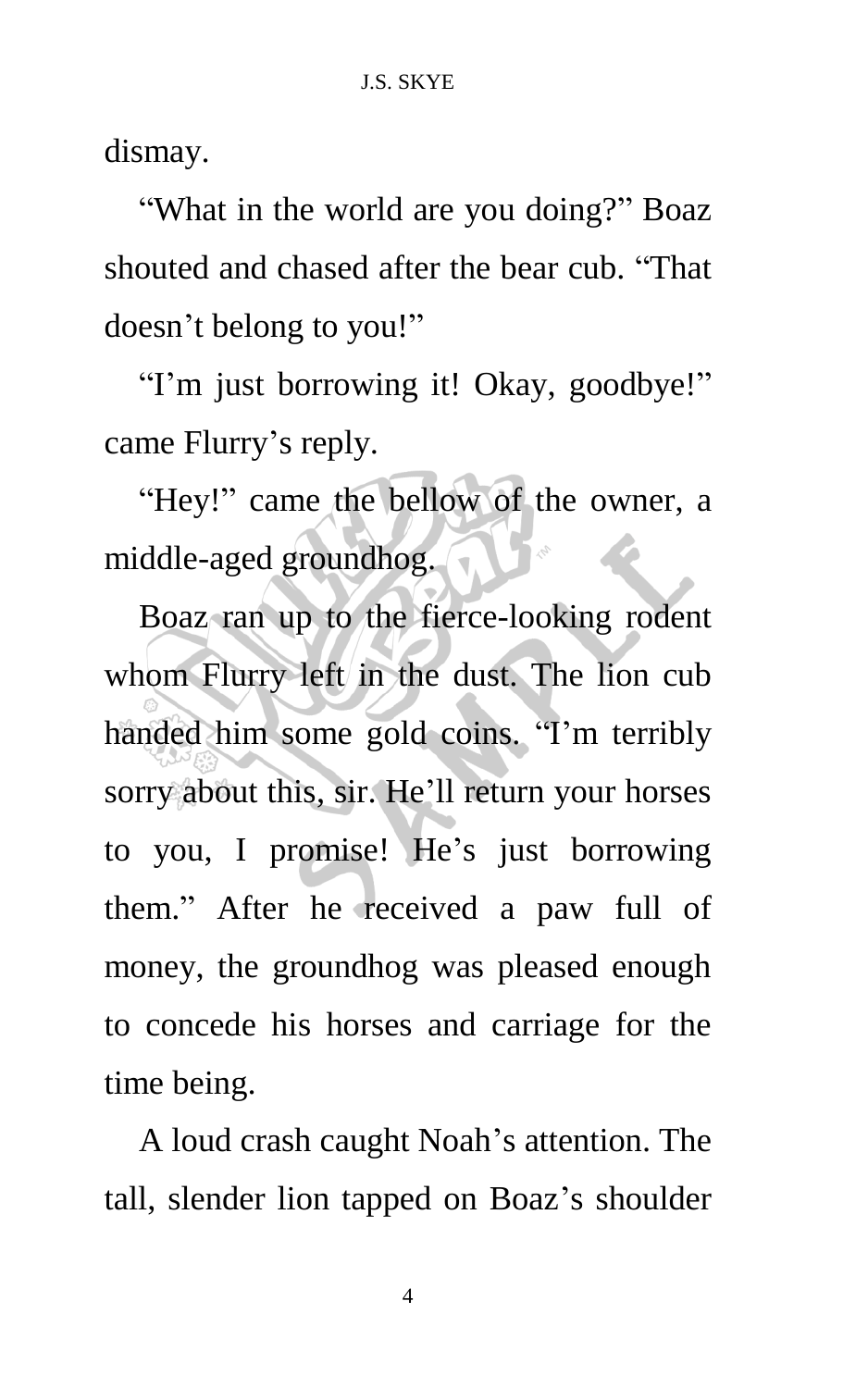and pointed down the street. "Oh no!" came the little lion cub's reply. Boaz looked on toward the chaos. Out ahead, he saw that Flurry had crashed into all manner of things as he sped off on the carriage. "Quickly!" Boaz shouted and ran in the direction of the mess. Noah, Caboose, and Honja followed close behind.

Boaz ran over to the vendors in the marketplace and found many of them with food knocked down and strewn all over the ground. "What a mess!" Caboose commented. "Mommy would cry if she saw sis."

Boaz groaned at Flurry's behavior, and gave money to each of the vendors to pay for the havoc that Flurry made. "I'm terribly sorry about all of this. Please forgive the mess." Boaz seemed to have his paws full as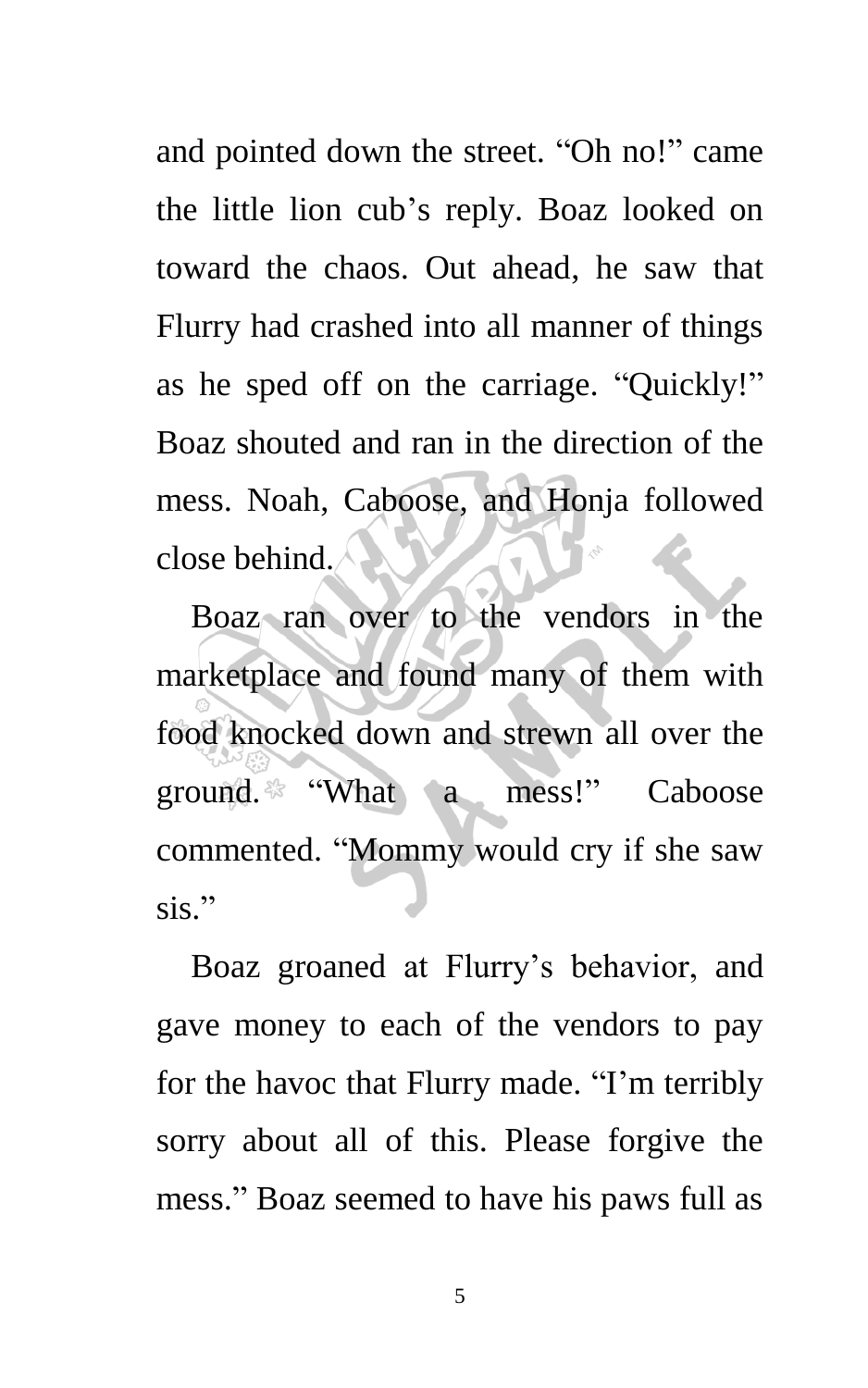he played the role of Flurry's public relations lion.

Meanwhile, Flurry rode the miniature horses hard. The small carriage bounced with each bump, hole, and rock in the path. Flurry made a beeline for the railway that had a steam powered engine of some kind prepared for departure.

The cars were being loaded full of goods and riches stolen from the town Flurry had trashed with his commandeered carriage. In addition to the stolen goods, there were prisoners that had been tied up with ropes. These captives were also being taken aboard.

The captors were ominous in appearance. They seemed to be similar to goats with long fur under their jaw that made their heads look rectangular. Their fur was midnight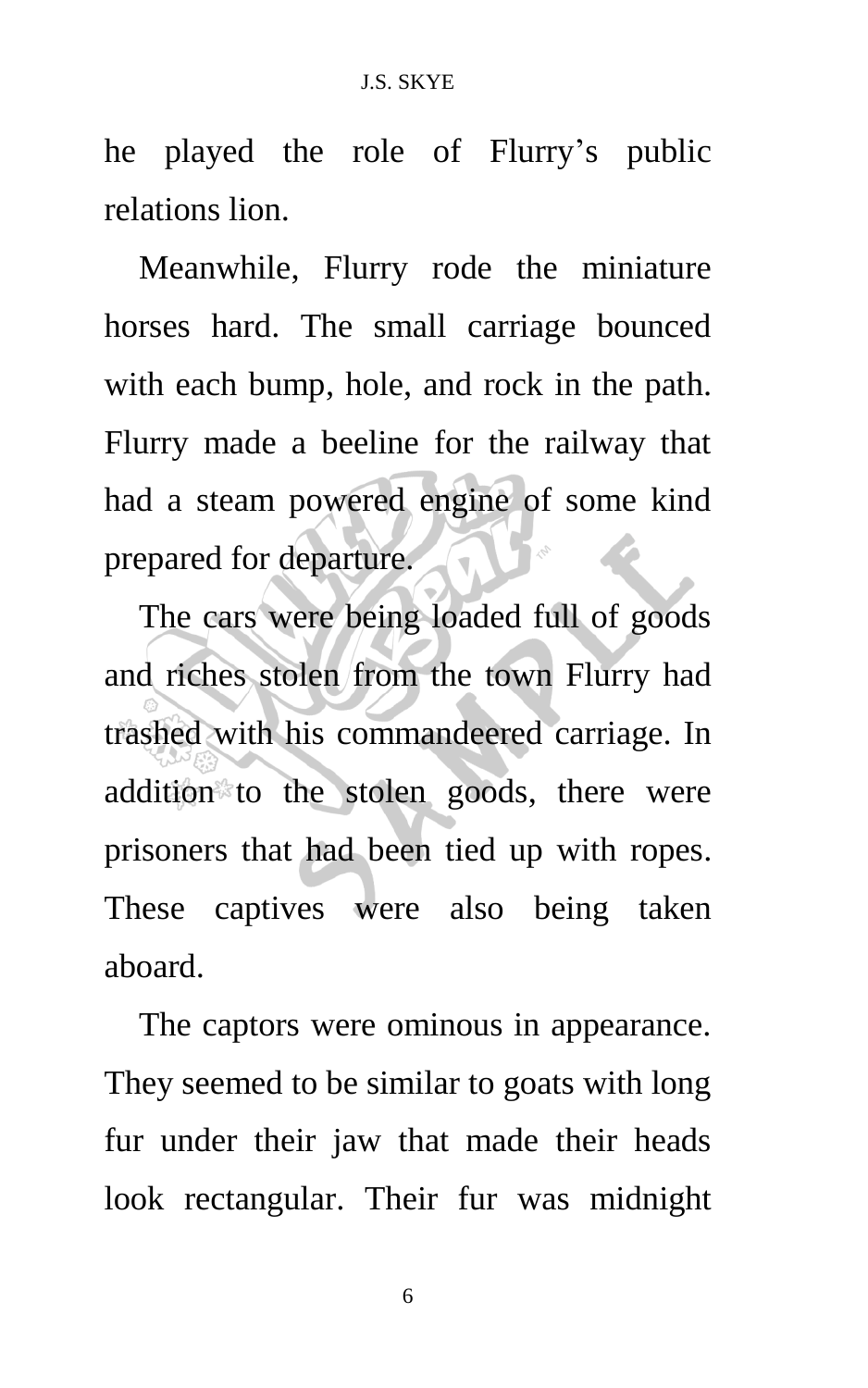blue, and they had very large horns that curled toward the back of their heads. Their eyes looked hollow and empty, as if they were without souls.

A majority of them were dressed in shiny armor with swords and spears, but their leader was different. The one in charge was named Naphal. Flurry had learned of his identity a few days prior to this sunny morning. Naphal was larger than the others of his kind, and he was hunched over as though he were elderly. His chin hair was long and woven together in a braid that hung down below his knees. He wore a hooded robe and carried a large staff instead of a weapon.

Flurry learned that nobody had a rightful name for these beasts. They were simply known as the Gatemakers, and they lived in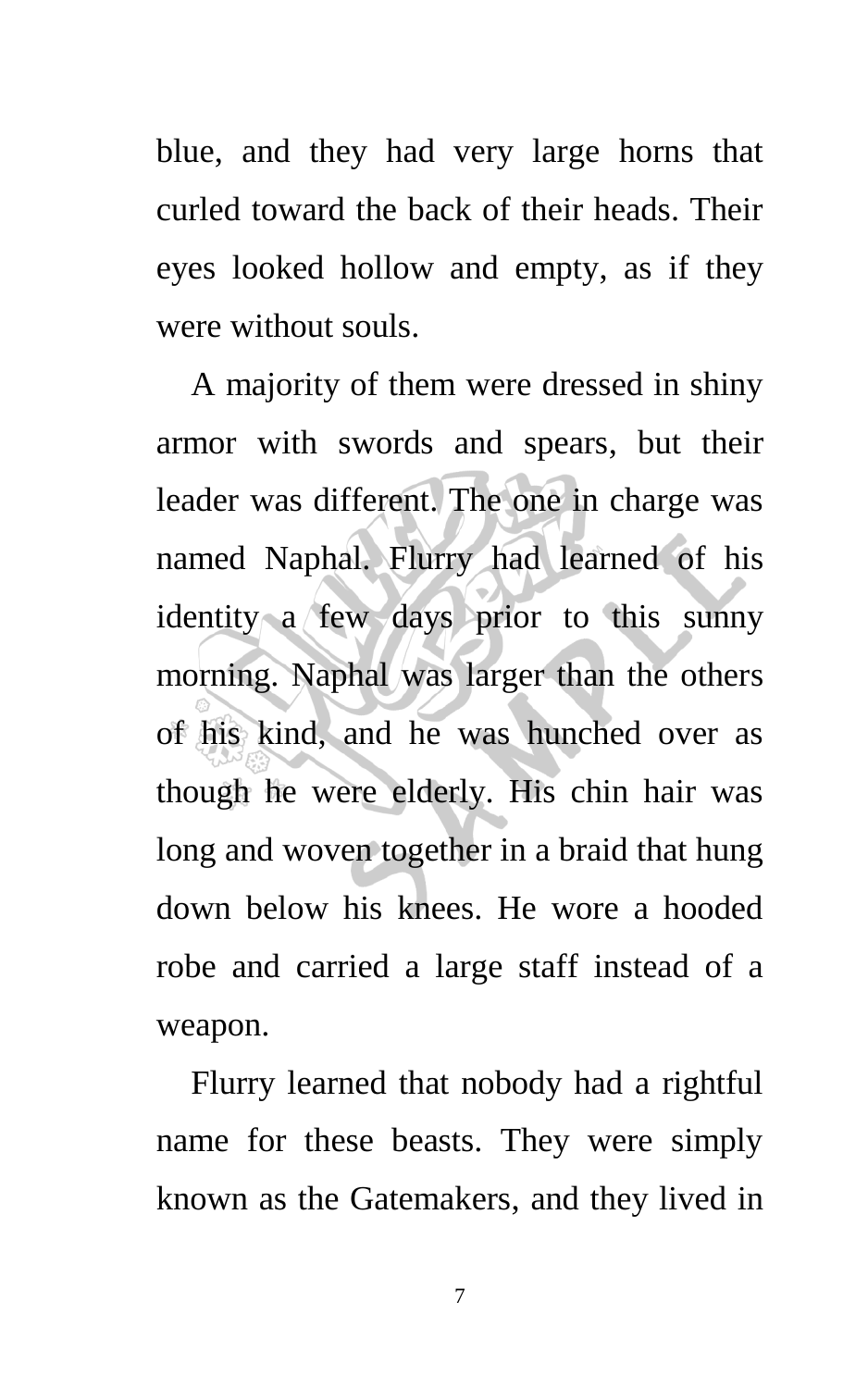a hidden dimension. They traveled to and from their world through a gateway only they knew how to open or close.

Their leader, Naphal, had terrorized the inhabitants of various lands for many generations. Without warning, Naphal and his fellow Gatemakers would appear and kidnap a multitude of victims to be taken back to their world for whatever dark purposes they had in store. Nobody ever returned.

Flurry swiftly approached. He quickly deduced that these Gatemakers were so numerous that he stood no chance against them. *If only I had some help*, Flurry thought to himself.

However, Flurry did not have time to think about his odds of success. He had a mission at hand, and he was not about to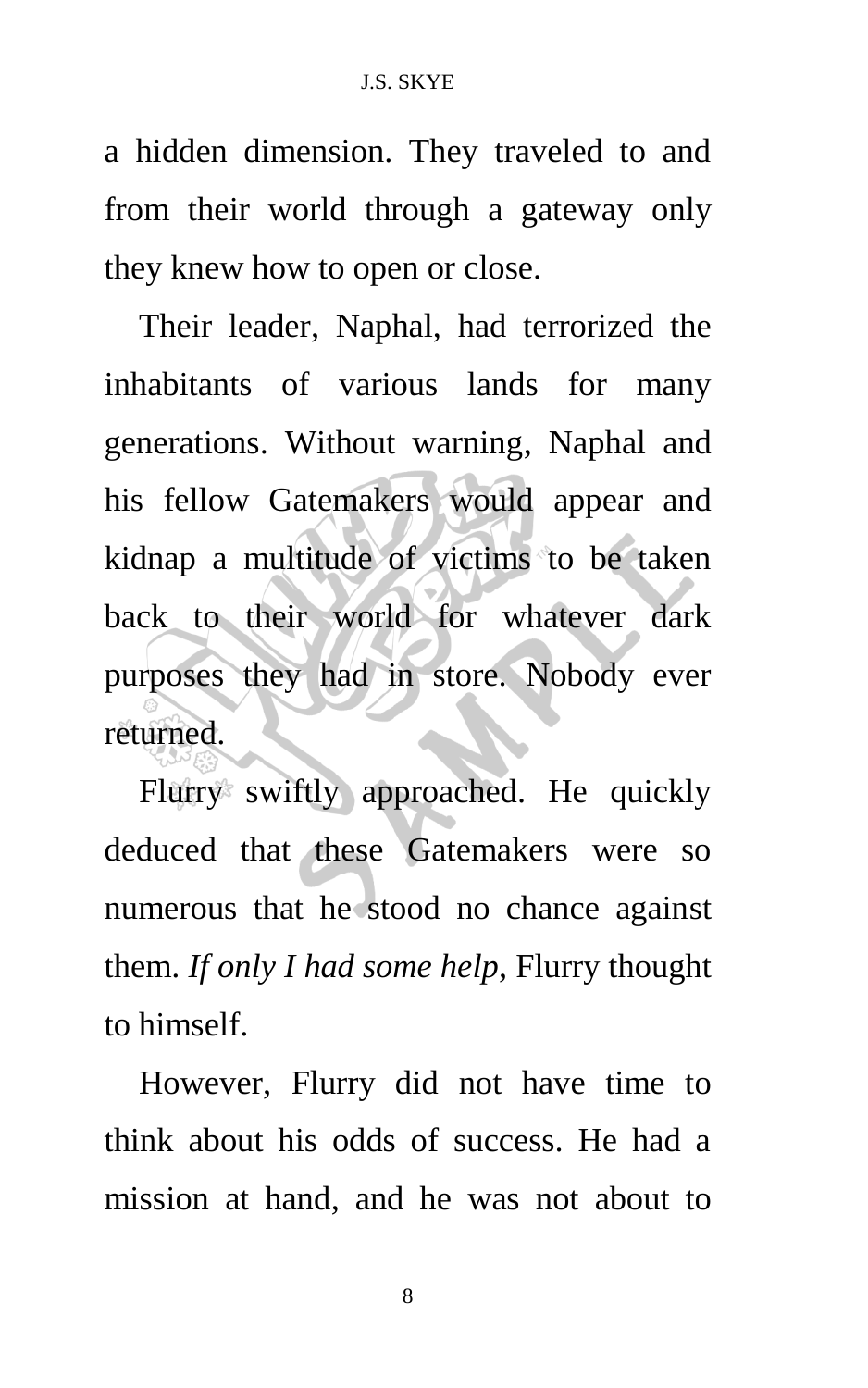fail. Ever since Flurry's pirate adventure, something had changed inside of him. He no longer glorified pirates or the act of piracy, as he once had. Flurry now held to a vow he had purposed in his heart to keep. Flurry had found something new to be dedicated to, something more than himself. His new purpose was to help anyone and everyone he could. So, Flurry was quite motivated to catch up with Naphal and the Gatemakers, stop them, and save the day. In addition to that, his friend was one of the captives, and Flurry could not let anything happen to him.

Flurry hollered at the horses to press them for more speed. He leaned forward and whipped the reins harder. He was gaining on the steam engine that now coasted away from him along the tracks. He continued to near his target when a large shadow was cast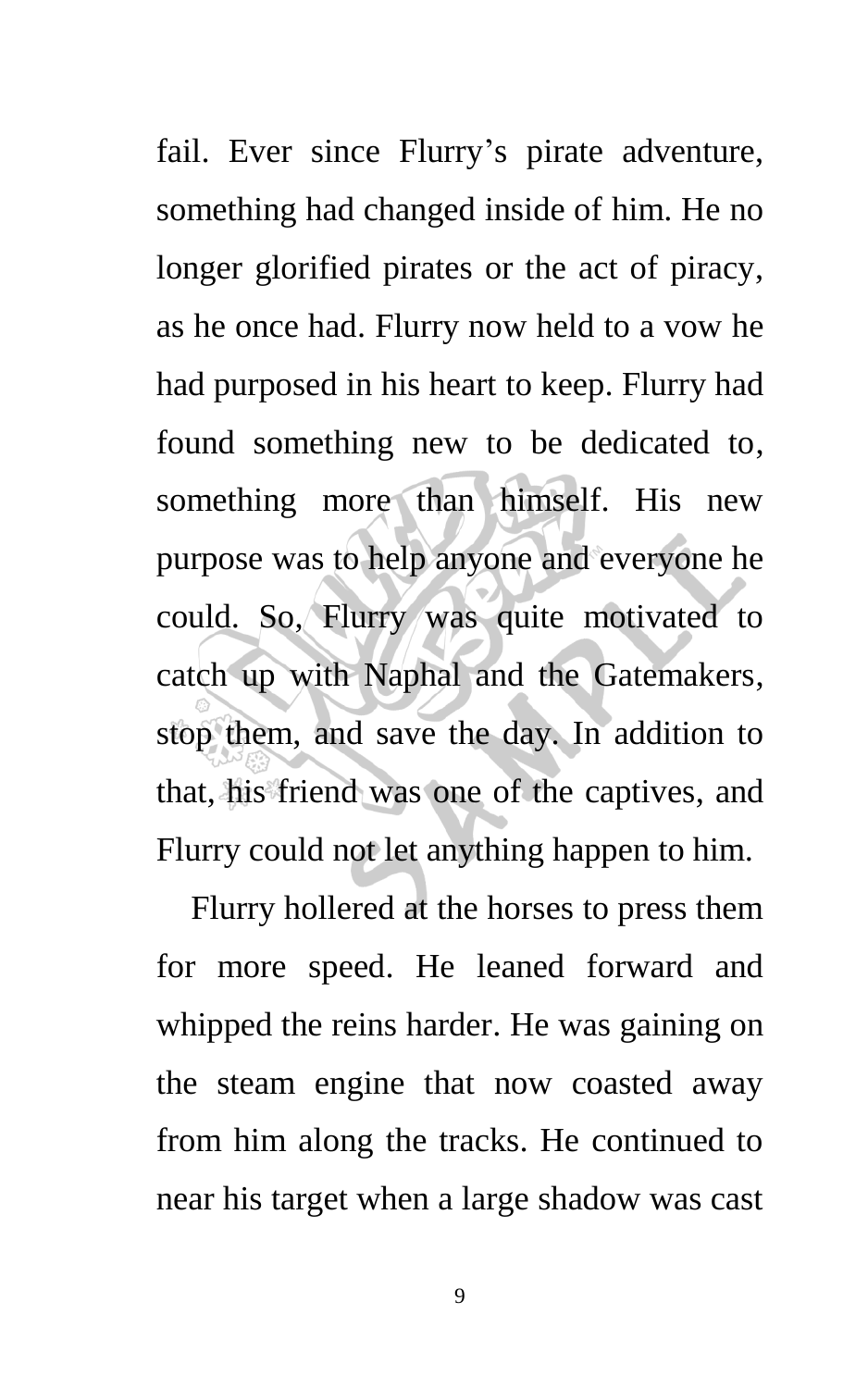across the ground and Flurry's carriage.

Suddenly, there was a loud thump on top of the carriage. Startled, Flurry spun around and looked back. He let out a sigh of relief at the sight of Chingu. The red panda stood heroically on the carriage roof. Flurry returned to guiding his carriage. Faith, his trusty reeyu, glided on past.

"You scared me!" the cub shouted back at the red panda warrior. Chingu's reply was nothing more than extending his paw to point at the getaway train. Flurry knew that he had Chingu's approval for his hasty actions, and it motivated him to push on.

Flurry neared the last car. Chingu leapt from the carriage and onto the train. The warrior stood up and pulled his elegant blade from its scabbard. A bright, shining hue of blue radiated from the metal to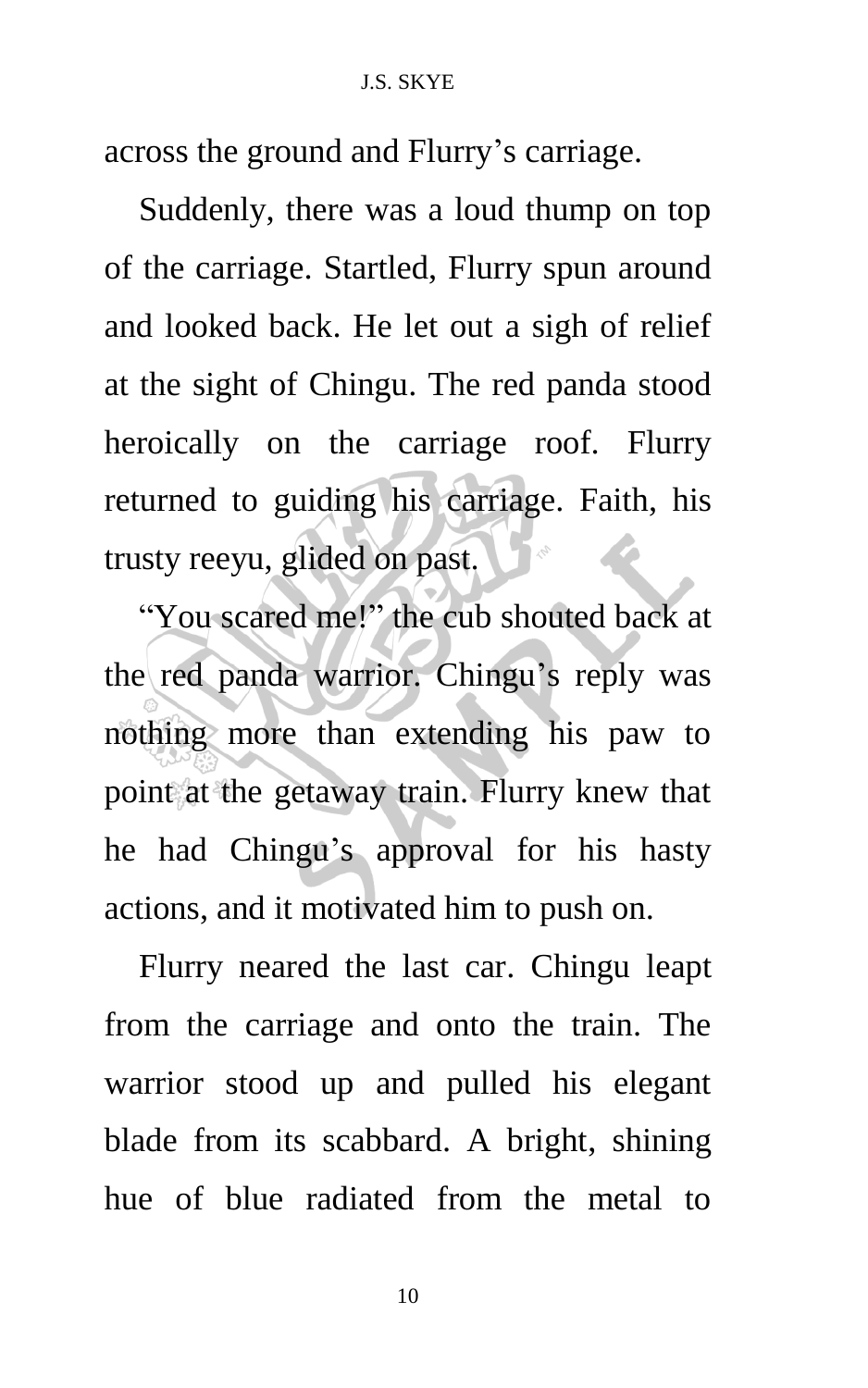indicate pure evil was near. It could mean none other than the presence of Naphal. The Gatemakers prepared for battle. Chingu made his way across the train cars and cut down his enemies one-by-one. The red panda was greatly outnumbered, but he was not anywhere close to being outmatched. Chingu's skill with the blade was unparalleled by the enemies he now met head-on.

Chingu fought his way to the front of the train. There were only a few of them left. From the lead car, Naphal turned to glare at Chingu – his horns were exceptionally large to denote his authority. He showed no concern for the red panda samurai, turned his back, and continued to prepare for the opening of a dimensional gateway. A brief moment later, a black hole opened up ahead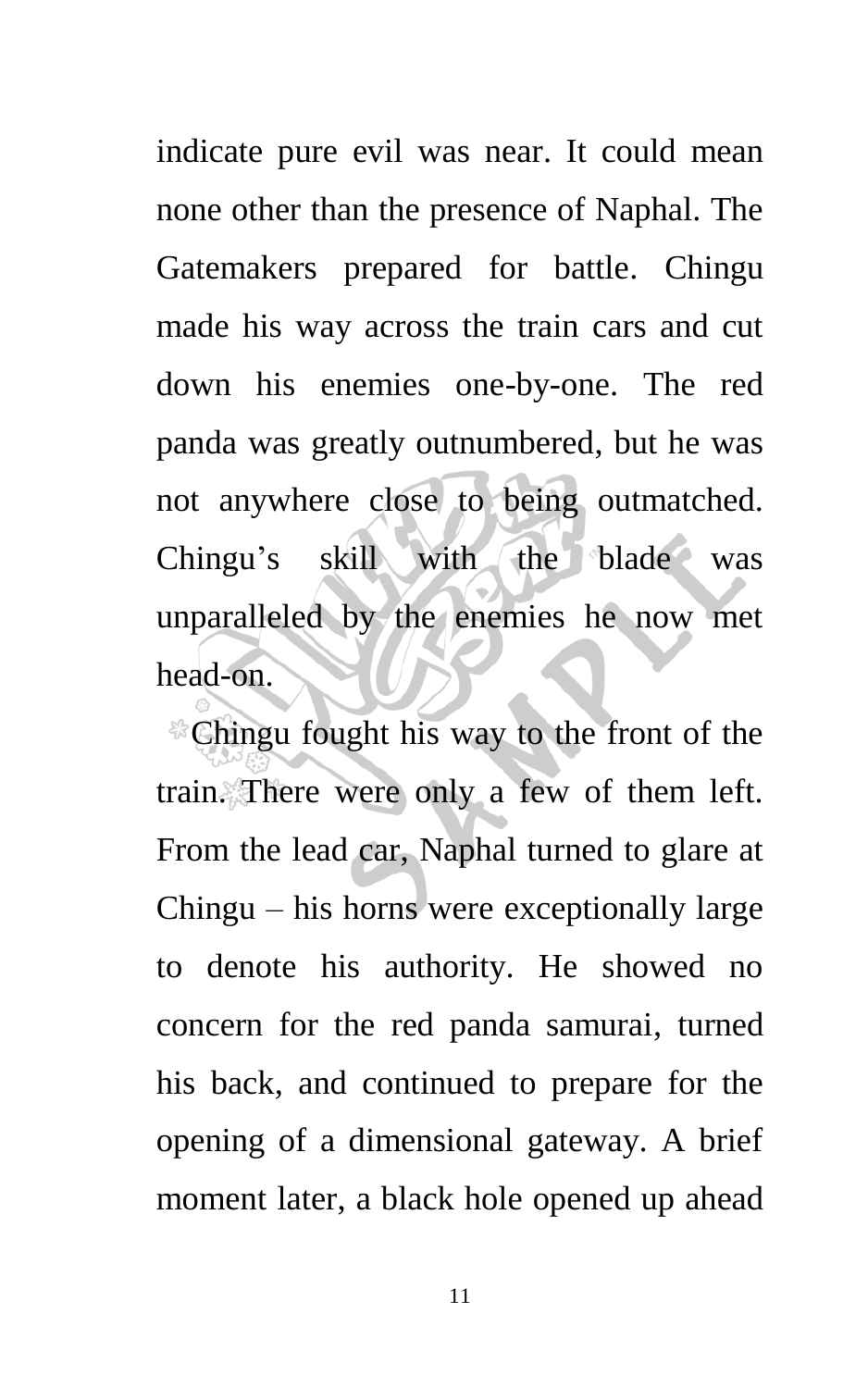of the train. Purple light spun and swirled around its dark center.

It was now or never. Chingu knew that once they passed through the gateway, nothing would return. Chingu separated his sword and fought with a blade in each paw. Left and right, his enemies dropped by his swords.

The noble warrior approached the prisoners and cut their ropes. "Quickly! We have to get off before it's too late."

"How?" asked another red panda. This red panda was not just another prisoner, but was none other than Chingu's brother, Shinyuu.

"I don't know yet, but we have to think fast," Chingu replied.

Naphal glanced over momentarily, but was unconcerned. He turned his back and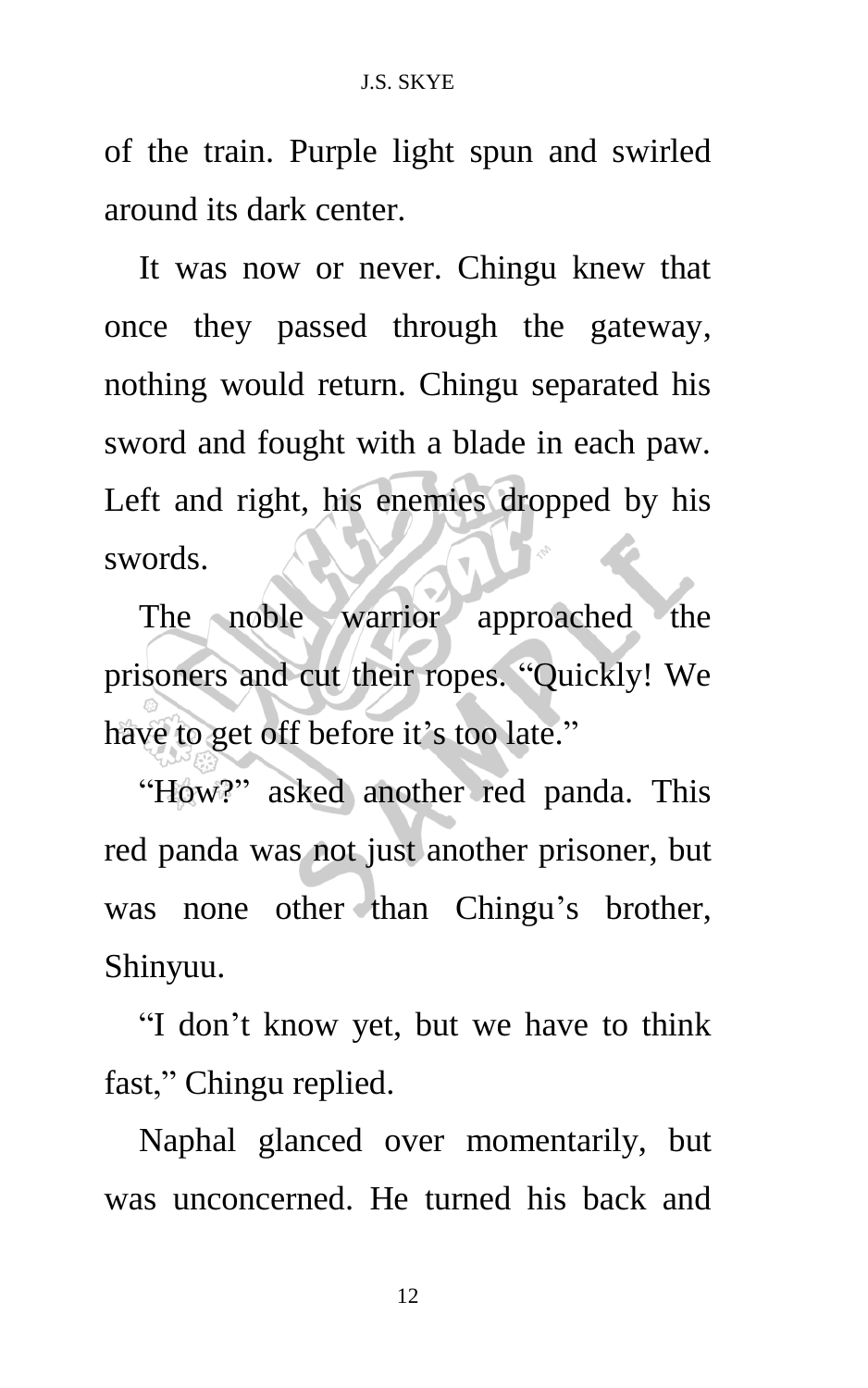looked toward his exit which fast approached.

"Here! Over here!" came a shout. Chingu, Shinyuu, and the other prisoners looked up and saw the reeyu glide back down from above. Drizzle rode on Faith's back. She drifted close beside the train. "Jump, now!" Drizzle shouted.

Chingu looked at his brother and nodded. Shinyuu and the other prisoners jumped onto the reeyu's back.

The extra weight made the reeyu lose altitude. Before long, the reeyu fell to the ground and slid across the dirt on her belly. Everyone was flung from her back and hurtled to the ground. The runaway train sped into the glowing gateway and vanished.

It was over. The sound of horses approached. "Guys! Guys! Are you okay?"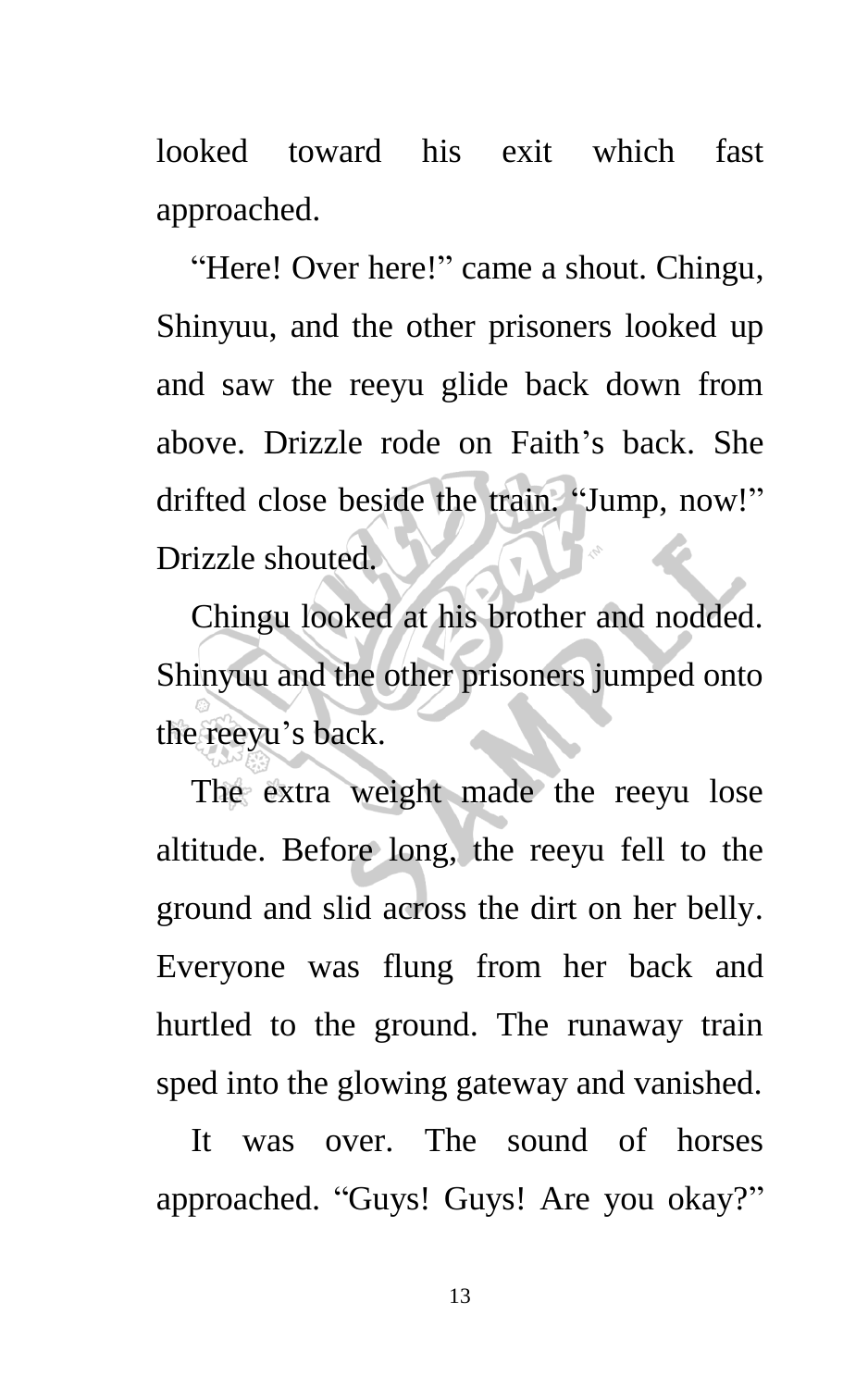came Flurry's inquiry as he rode up and brought the carriage to a halt.

The cub jumped down and rushed over to Drizzle's side. "Driz! Driz! Are you okay?" Flurry had given Drizzle a nickname, because he thought it was easier to say.

"Huh?" asked the black-furred bear. "Oh, hi, Flurry. Yes, I'm fine. Thank you."

"No problem, pal," Flurry replied before he rushed off to check on Chingu and Shinyuu.

Everyone seemed to be okay, prisoners and all. Shinyuu stood up and brushed the dirt off his clothes. He stood up and was taken off guard when Chingu's paw smacked him across the back of the head.

"Ouch!" Shinyuu bellowed. "What was that for?"

"Do you really have to ask?" Chingu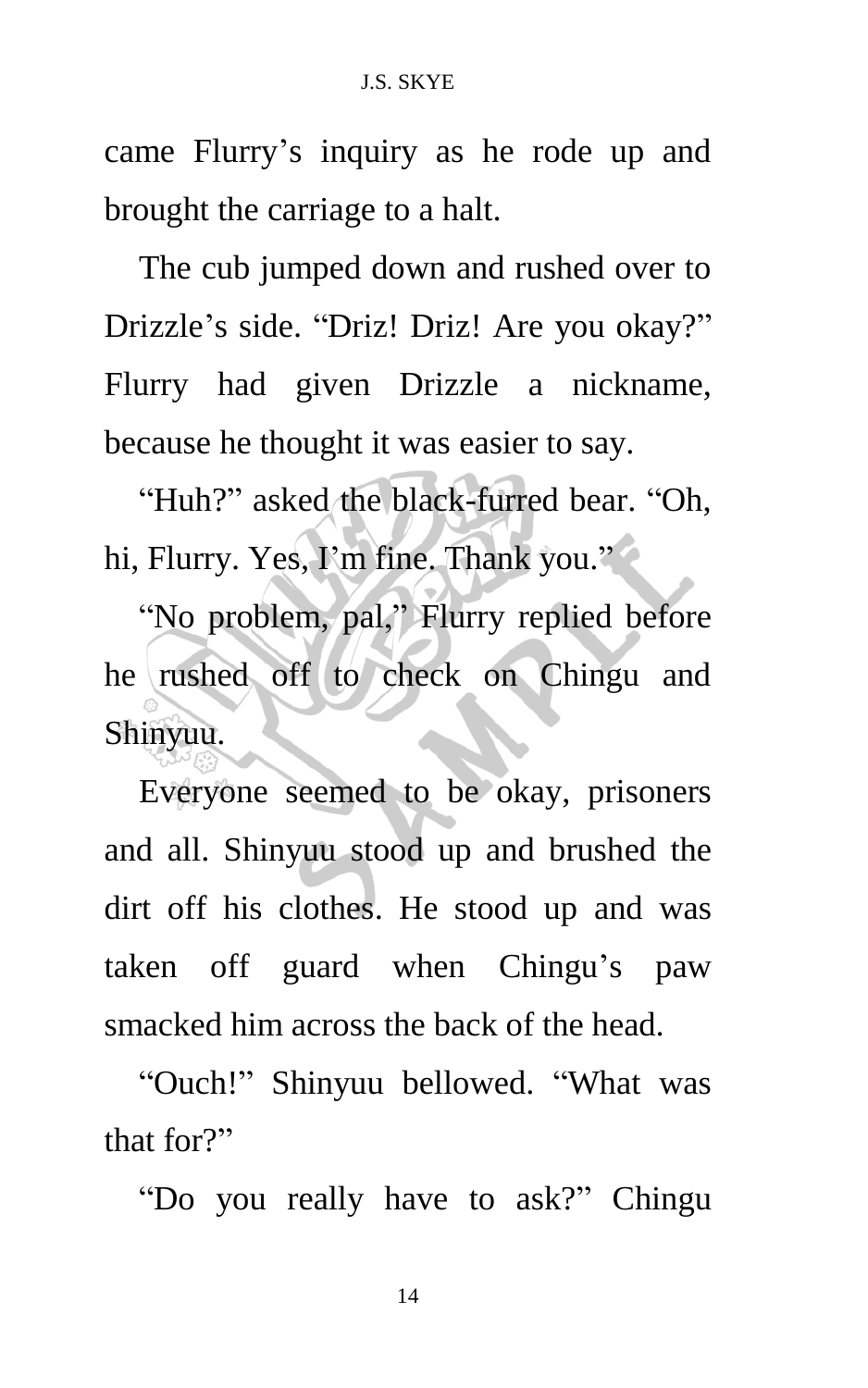replied. "How many times have you been captured now? I've lost count." Shinyuu giggled nervously and blushed.

Flurry rushed over to Faith, his fallen reeyu. "Faith! Are you okay, girl?" he asked as he patted her on the head. She replied by licking Flurry on the face.

Drizzle and Chingu helped the prisoners into the carriage while Shinyuu took the driver's seat in preparation to bring everyone back to the neighboring town.

Flurry mounted the reeyu, and Drizzle rushed up and jumped on Faith's back, too. Chingu sat next to his brother on the carriage, and off they all went.

When they entered the town, the groundhog, prairie dog, and mole inhabitants of the small mining settlement rushed out to greet them. Everyone cheered.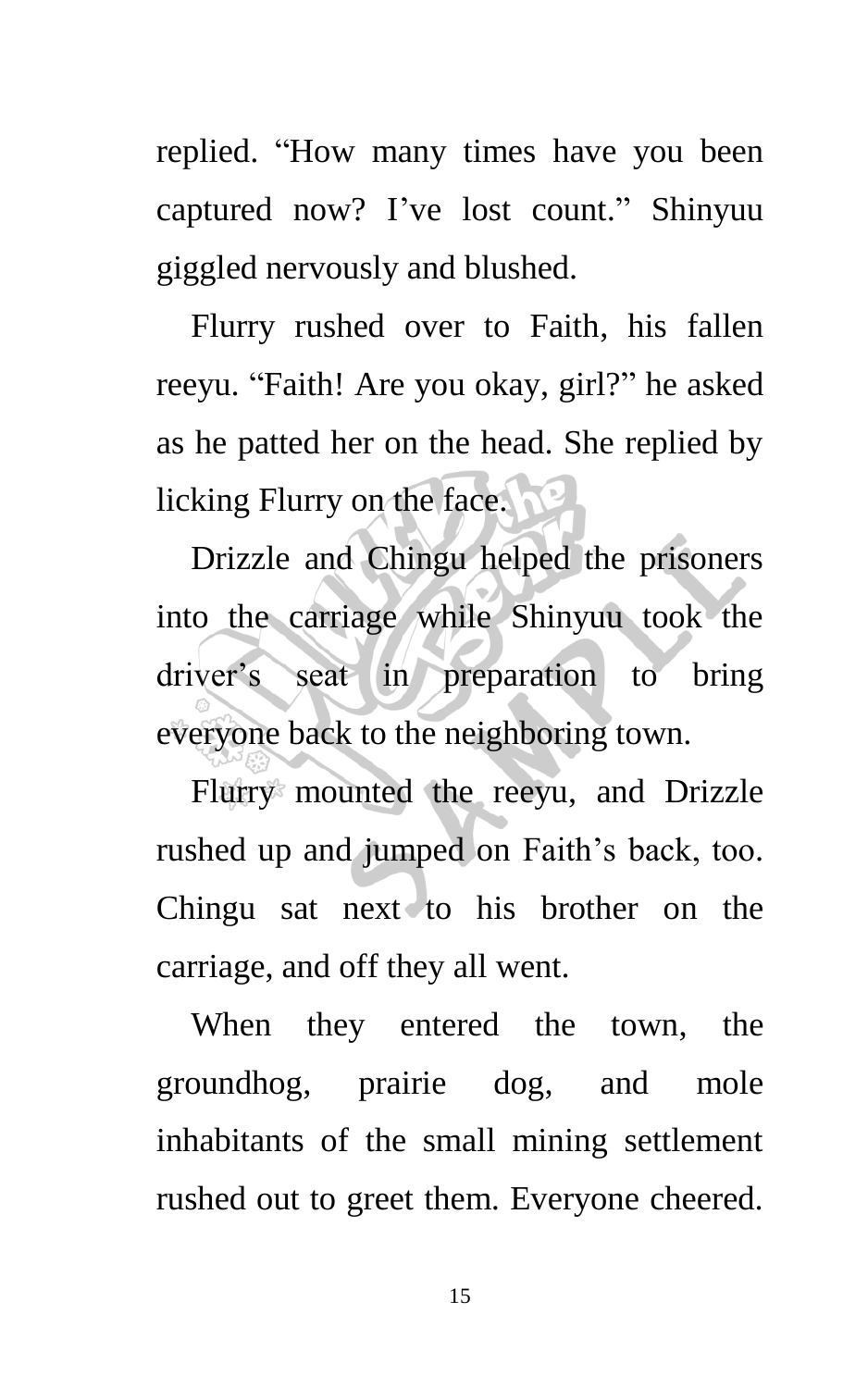The freed captives disembarked from the carriage and hugged their loved ones. Some of the groundhogs grabbed Flurry, lifted him up on their shoulders, and paraded him around the streets as their hero.

"Of course! He steals a carriage, wrecks the town, and then gets treated like a hero! How typical!" grunted Boaz while he and the other cubs stood by and watched.

"Sat looks fun!" Caboose chimed in. Noah and Honja stood by and observed the merriment.

Before long a Savannah cat, dressed like the Savanis medjay of legend, came out from the forest, followed by a crowd of more freed captives. He had a decorative gold neck plate with a blue gemstone laid in its center. His head was adorned with a gray and gold striped headdress, and he wore a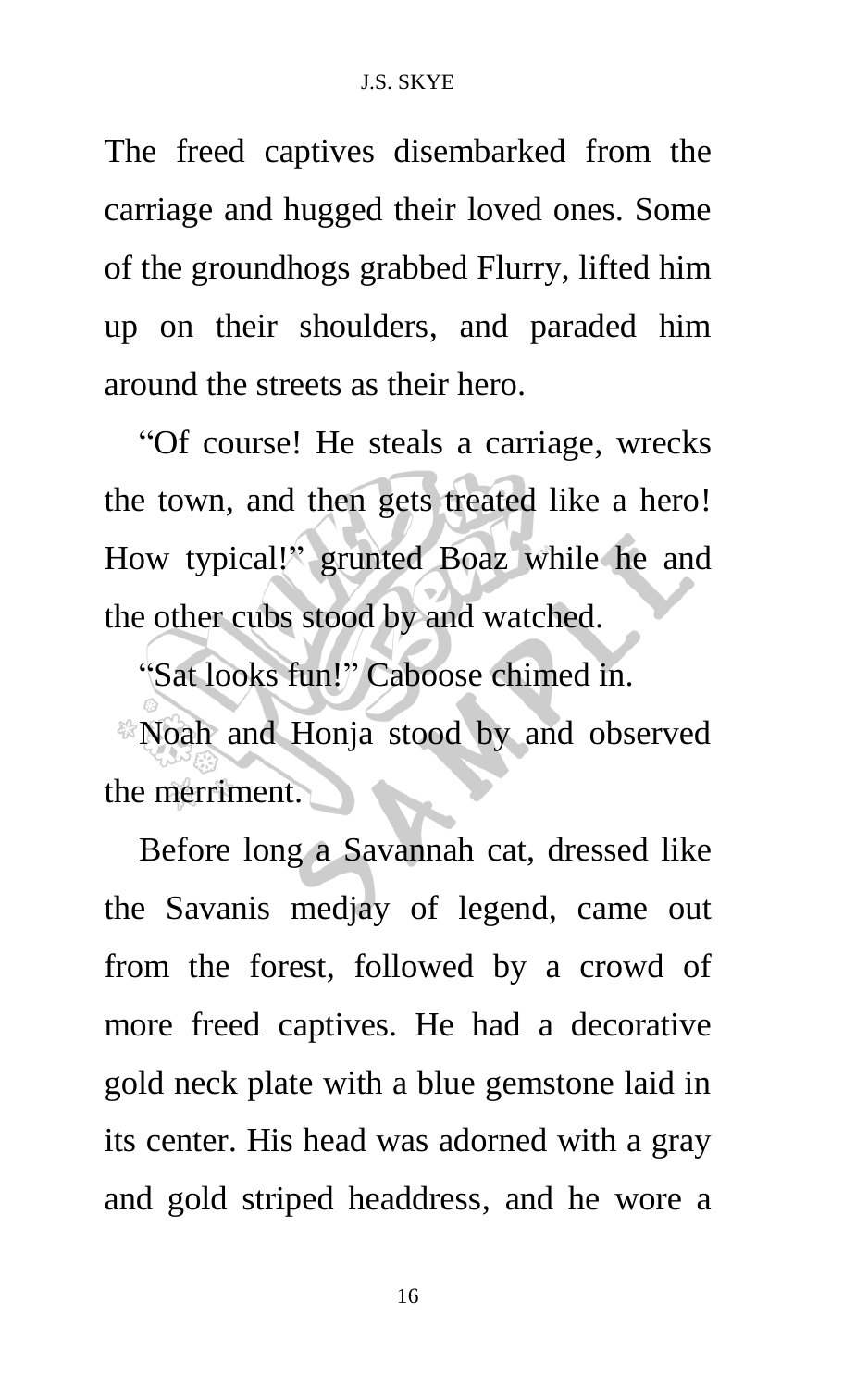blue and red loin cloth with a gold hem. The heavily decorated Savannah cat led his party to the cheerful crowd gathered on the street. The prairie dogs, groundhogs, and moles all reunited with their loved ones as they kissed and hugged.

The cat approached Chingu and Shinyuu. "Well done!" said the yellow-furred feline.

"You weren't so bad yourself," Chingu replied.

"Thank you so much for your help!" exclaimed the town's leader. He smiled at Chingu and the others that stood nearby. "Without all of you, my daughter would've been lost to me forever. This won't be forgotten."

"It was nothing," Chingu replied. "It's what we do."

The town officials tried to offer money,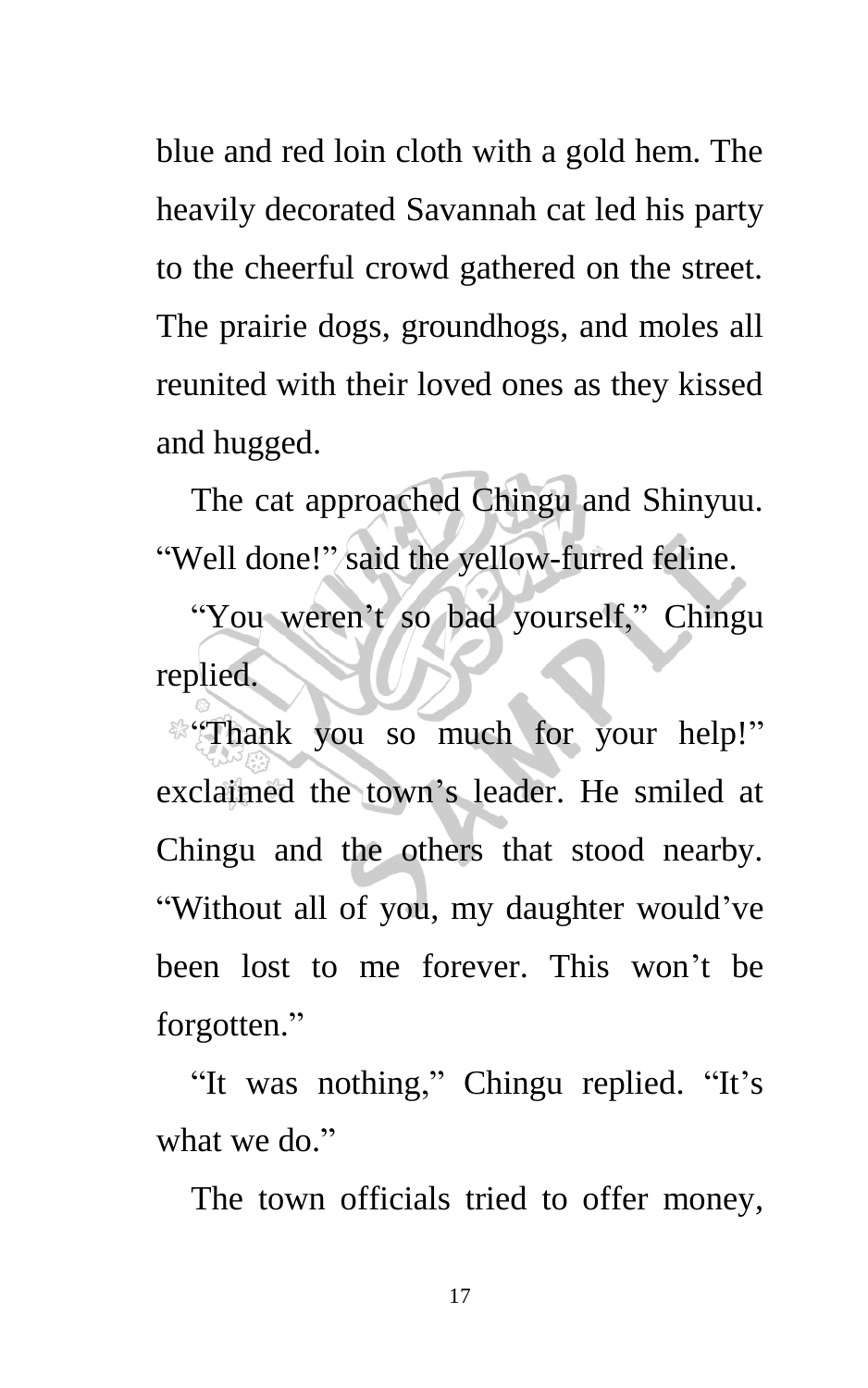but Chingu refused. Boaz could not believe it, so he rushed up quickly to intervene. "Chingu's just being modest, a little for food and supplies would be appreciated," said the lion cub.

The groundhog handed Boaz some money just as Flurry approached. "Well, it looks like somebody's having a good time," came Boaz's sarcastic comment.

"Yeah, I am," Flurry replied with a giggle. Boaz huffed with frustration. Flurry grabbed the reins of the horses and led them down the street to their proper owner. "Thank you Mr. … Groundhog."

"No problem. Thank you for being such a fine, noble fellow," came the reply of the carriage owner.

Boaz threw a fit when he saw such a gracious response to whom Boaz thought of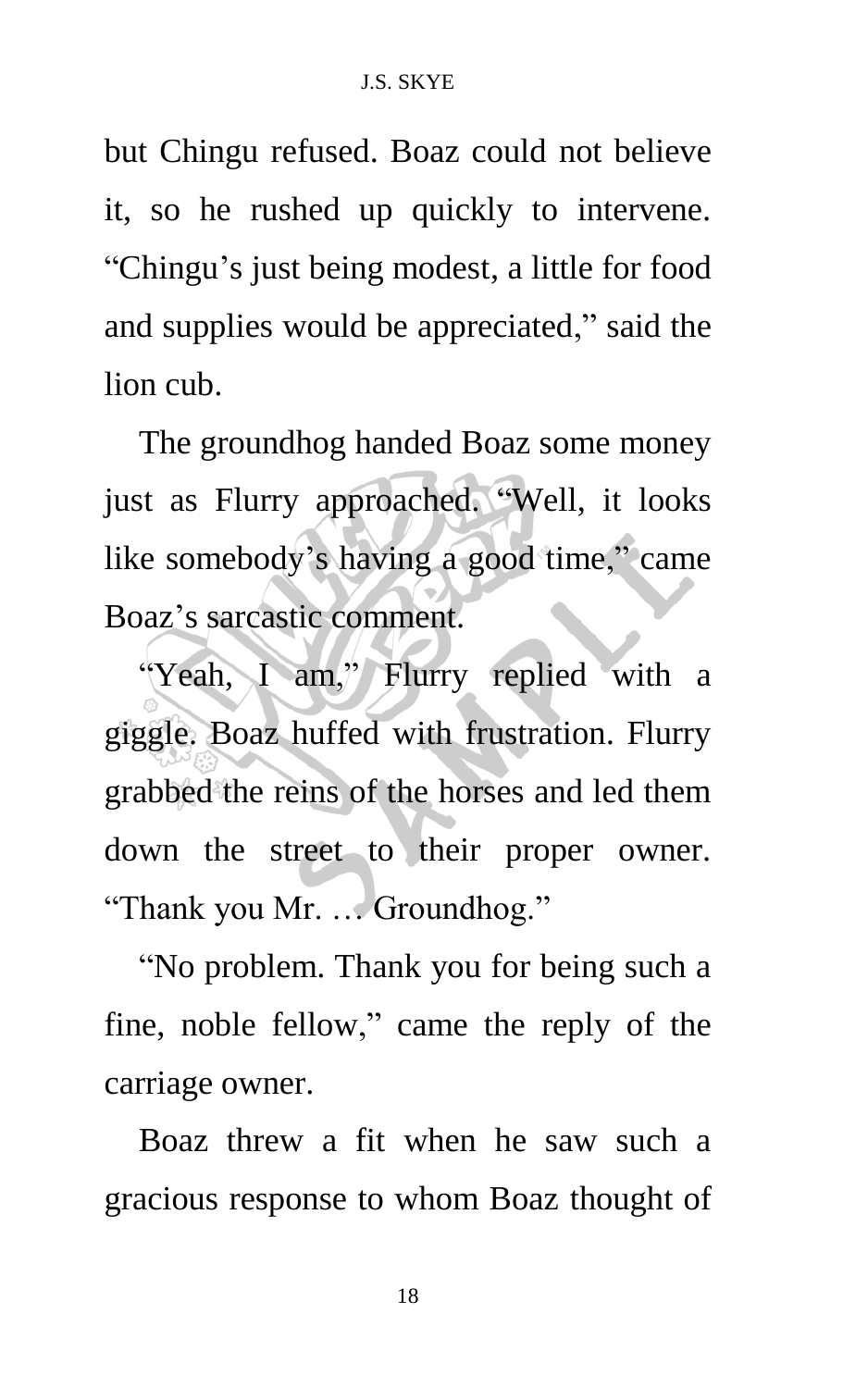as a horse thief. "Ah! I see what this is all about," he chimed in while he trailed behind Flurry.

"What?" Flurry replied.

"I thought it was suspicious that you'd be so motivated to help everyone over the past couple of months. Now it's clear to me. This is about getting all of the attention, isn't it?"

"What?" the cub exclaimed. "Don't be silly! I just want to help others."

"Sure you do!" came the sarcastic, disbelieving reply. Flurry walked off to join Chingu and Shinyuu as Drizzle approached Boaz.

"What's going on?" asked Drizzle.

"I think Flurry's doing all of this to get attention. What do you think?" Boaz asked.

"No. I think he genuinely cares," Drizzle replied.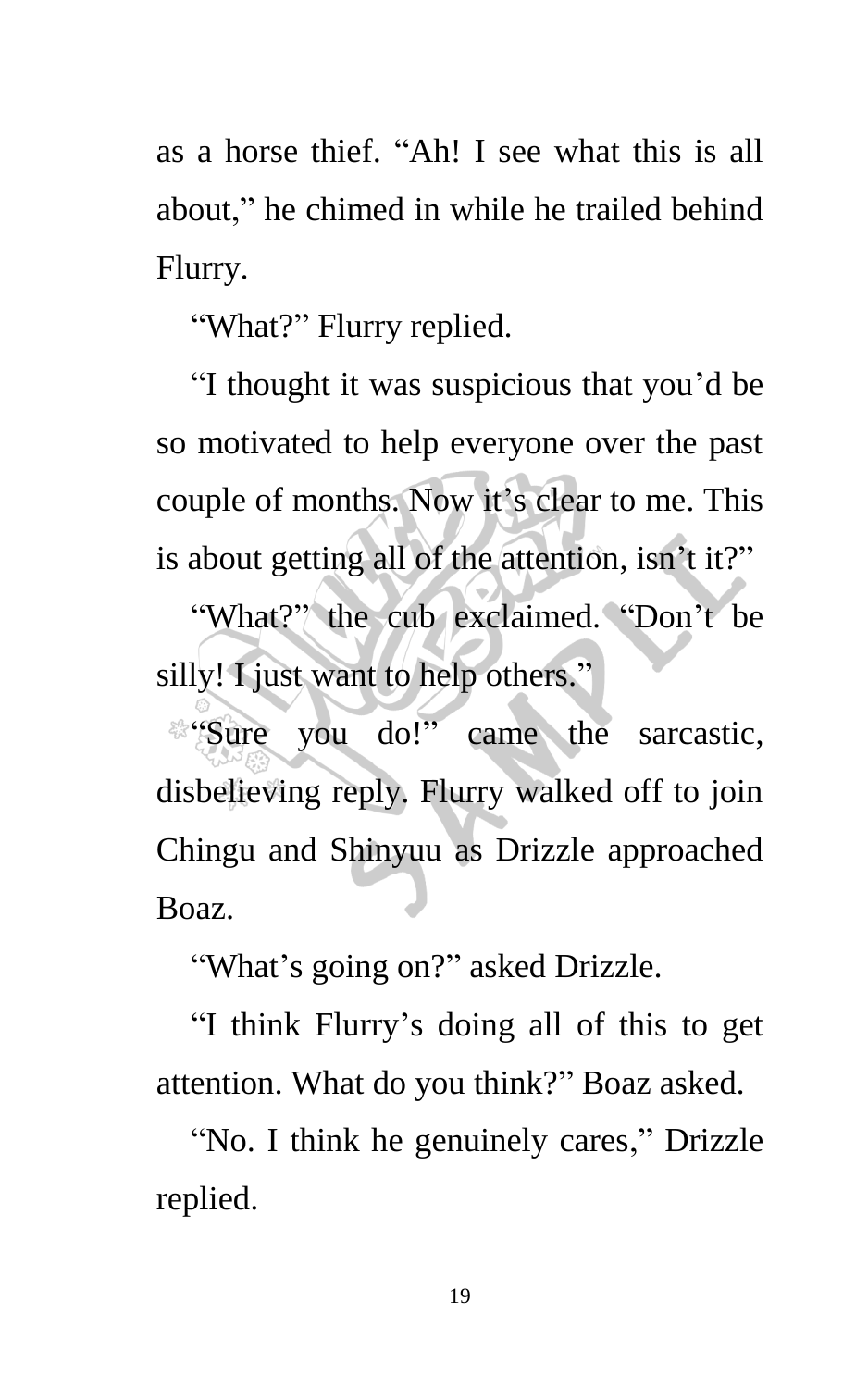"What?" exclaimed the lion. "How can you say that? You, more than anyone, know what he's like."

"Yes, but you've seen how well we've gotten along over the past two months. What does he have to gain from that?"

"Yeah, you have a point … I guess."

"A friend!" Caboose replied. "Did I win? Was it suh right answer?"

Drizzle giggled. Boaz groaned. "Sure! It's good enough for me," Drizzle replied and then patted Caboose on the head.

The evening sun came quickly and was close to vanishing below the horizon. Chingu wanted to continue on their journey back to Ursus right away, but the town's inhabitants insisted they stay the night. Flurry and his friends found themselves being given nice rooms, warm meals, and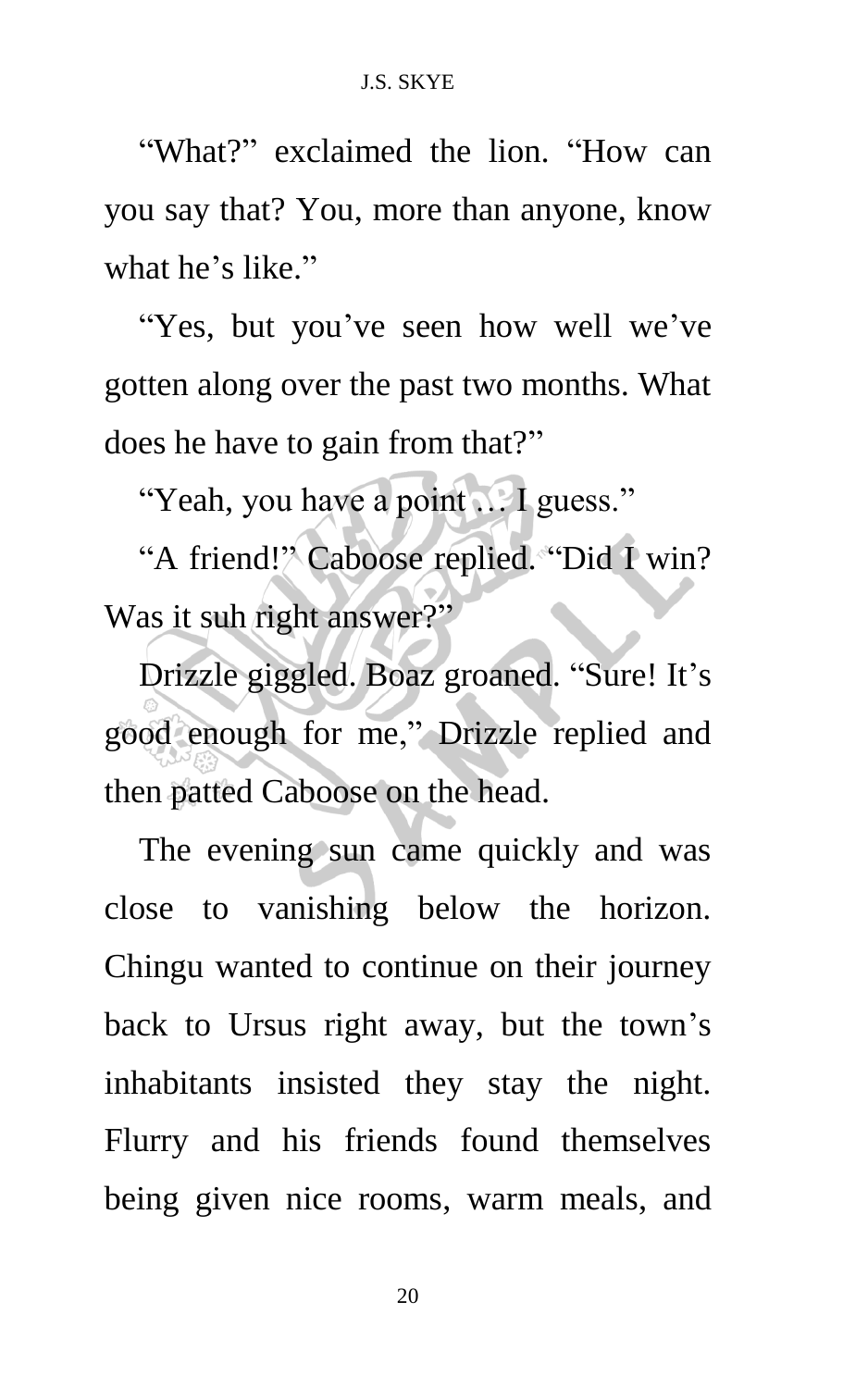comfy beds for the night.

Flurry and the rest of his friends sat on the floor to play a game, Shinyuu napped, the Savannah cat stood watch, and Chingu sharpened his sword while he conversed with Honja privately.

Honja typically kept to himself, but Chingu spoke the same language as Honja. After a considerable amount of time on the road, since the day that Flurry and the others found themselves floating at sea, Honja warmed up to the red panda.

However, things were not so cozy between Honja and Boaz. The two used to be the closest of friends. It seemed that nothing would ever stand between them, until a couple of weeks ago.

Boaz was now giving Honja the silent treatment. He felt justified in cutting Honja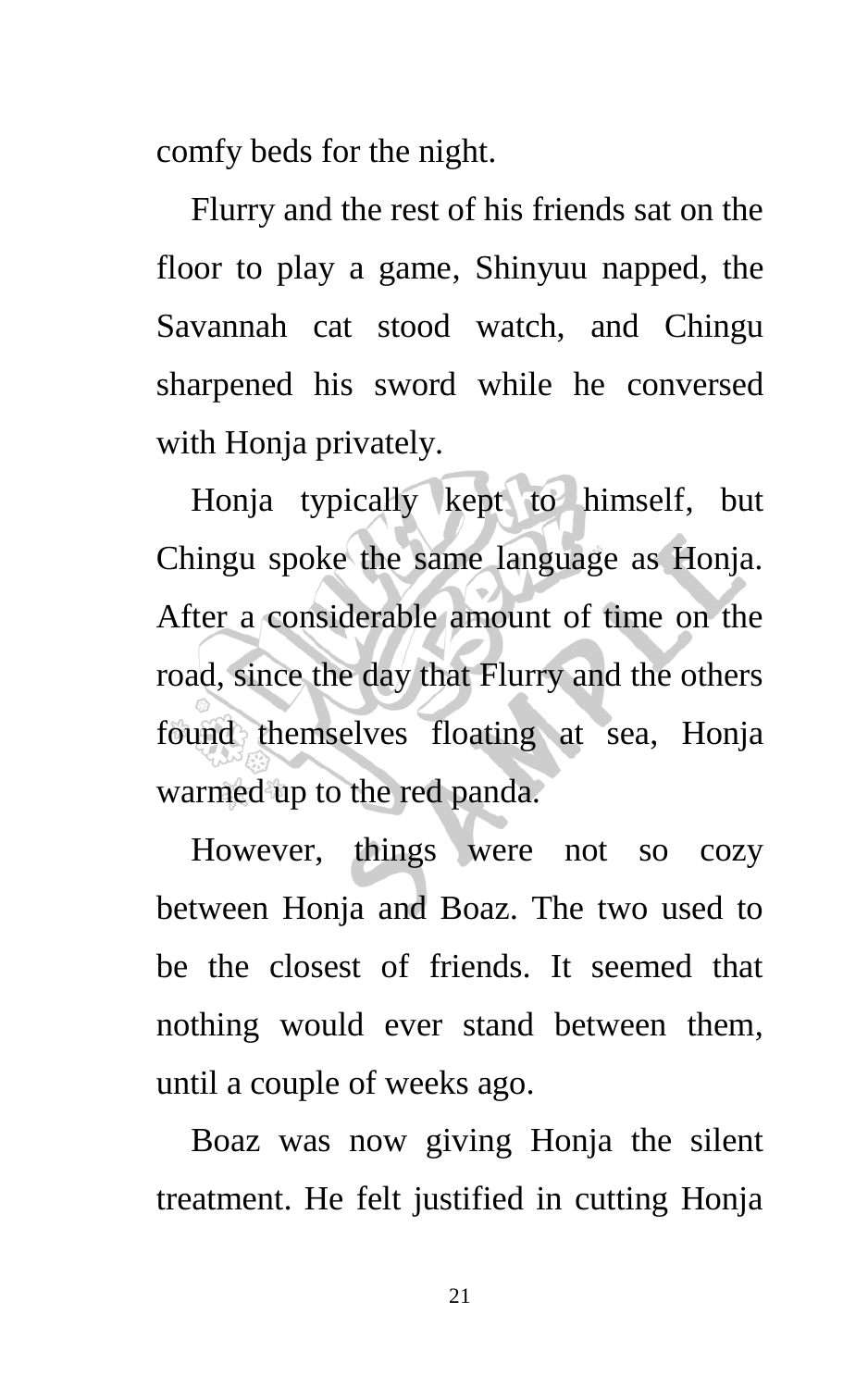out of his life when he learned that Honja could actually speak his language, but Honja had been hiding this fact from everyone.

Nobody ever thought to question how Honja could always understand them, despite portraying himself as being unable to speak.

Honja, being small and defenseless, was often frightened and insecure. Sadly, this led to his lack of courage to come out of his shell and interact with others. He had many fears, and the fear of rejection or being laughed at kept him from speaking. He was afraid of saying the wrong thing or making a mistake. His act kept him safe and at a distance from the others, which was the way he liked it.

Now, things had changed. Honja learned the importance of his friends, and the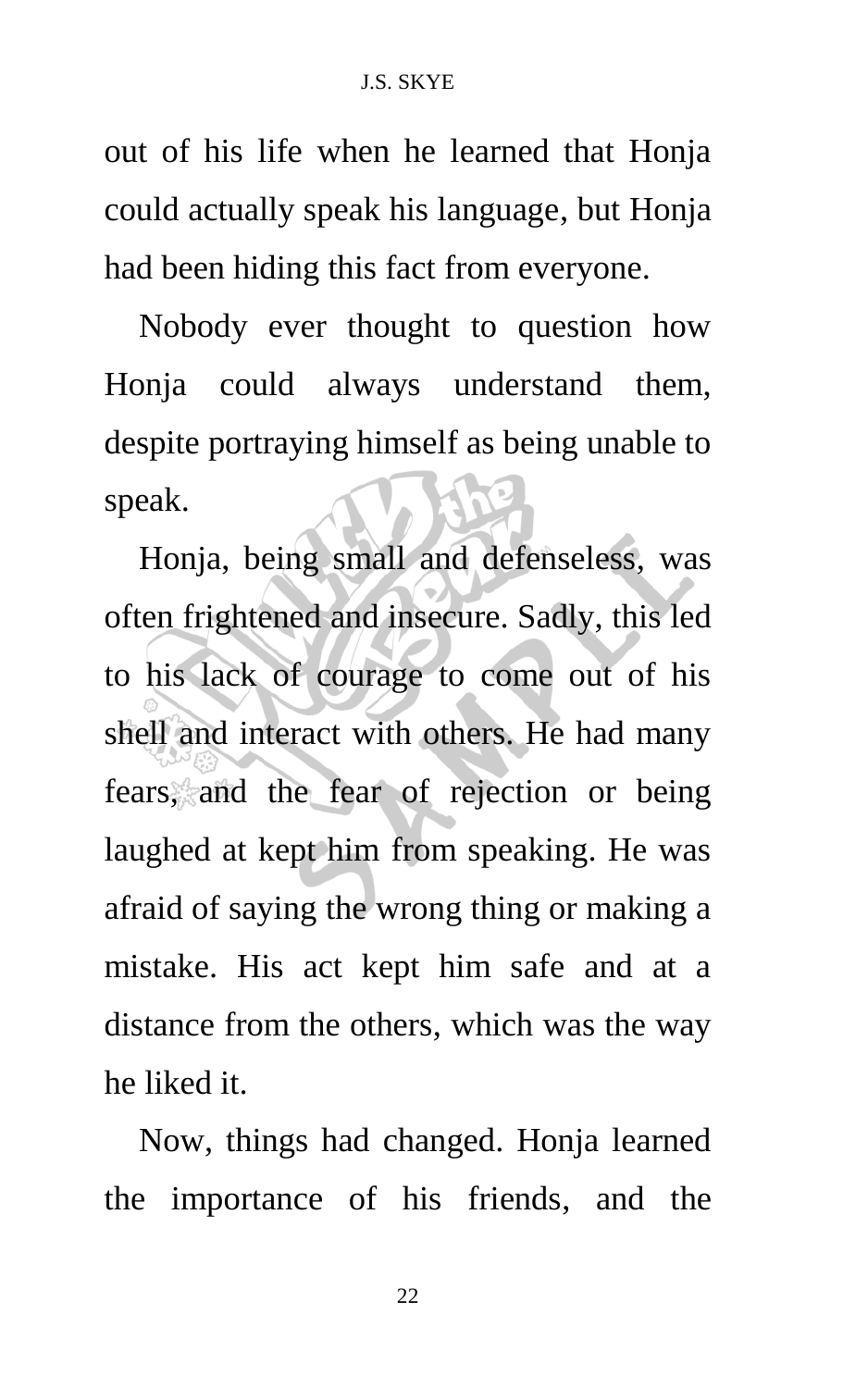interdependency they all had on one another. He falsely believed that if he kept everyone at arm's length, he would not be wounded by any of them as easily.

Though Honja's logic made sense to him, he had deeply wounded and alienated Boaz. The others quickly forgave the little rabbit and moved on, but Boaz held a grudge. The lion kept thinking about how hard he worked to teach himself how to speak Honja's language and had often stood in as a translator or mediator between Honja and the others. So Honja's secret felt much more like a personal betrayal to Boaz.

Chingu observed how much Honja and the others changed since their adventure with White Cloud. They weren't as innocent as they had been before. They had been on many adventures since then, and each of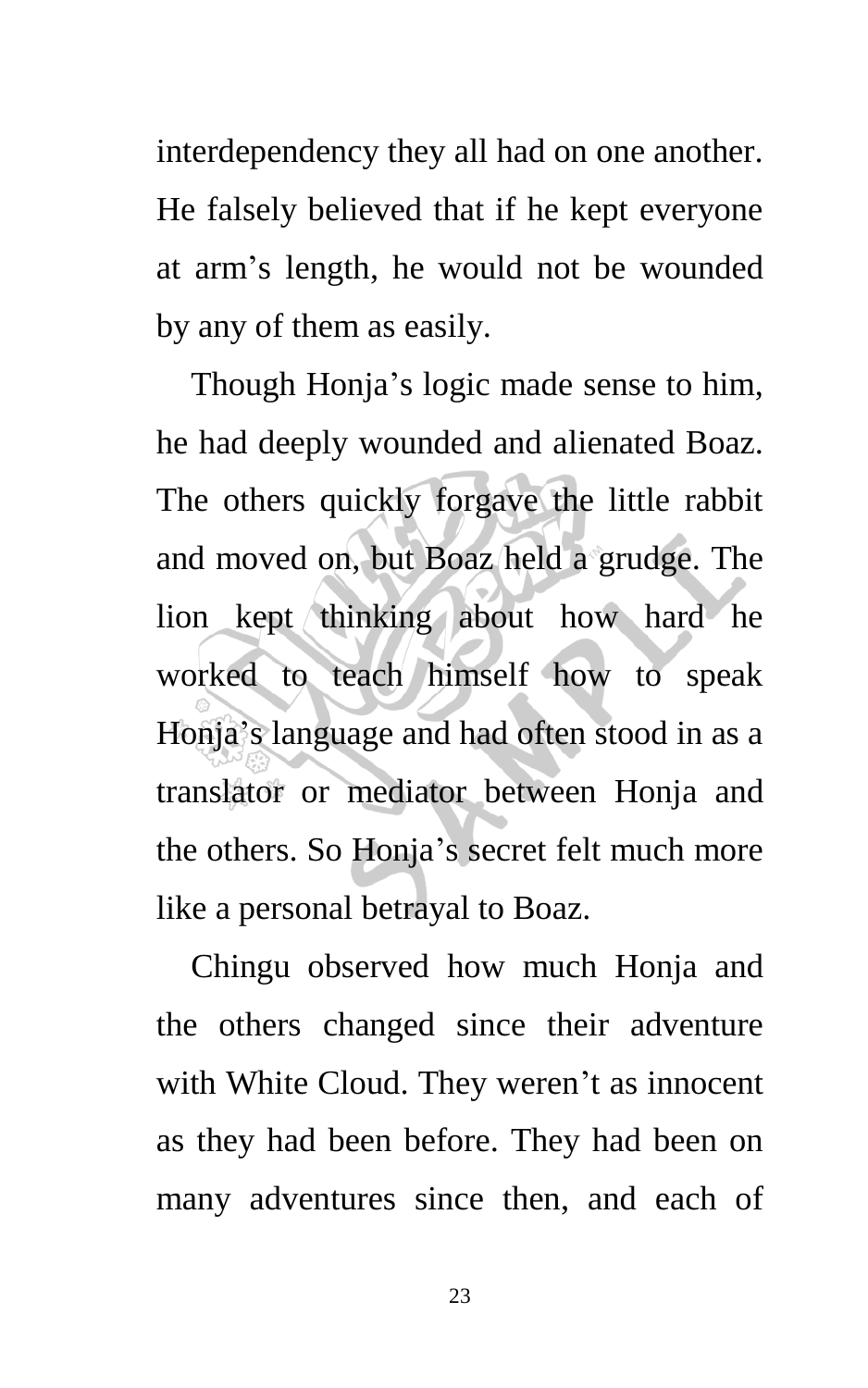## J.S. SKYE

them had grown into their new roles as a team.

Noah now had a beautiful metal staff to use in self-defense. He carried it on his back attached to a leather belt. Chingu had been spending a great deal of time teaching Noah how to use it properly. The lanky lion also carried a leather backpack over his staff weapon to carry other belongings.

Boaz had his own backpack and a belt with a money pouch. He was in charge of their finances and directions. He carried a number of maps, books, and navigational tools. He had been given a dagger for selfdefense, but he often kept it stuffed in his pouch with everything else.

Caboose was outfitted in light armor that covered his entire body. It was designed in such a way that he could roll up into a ball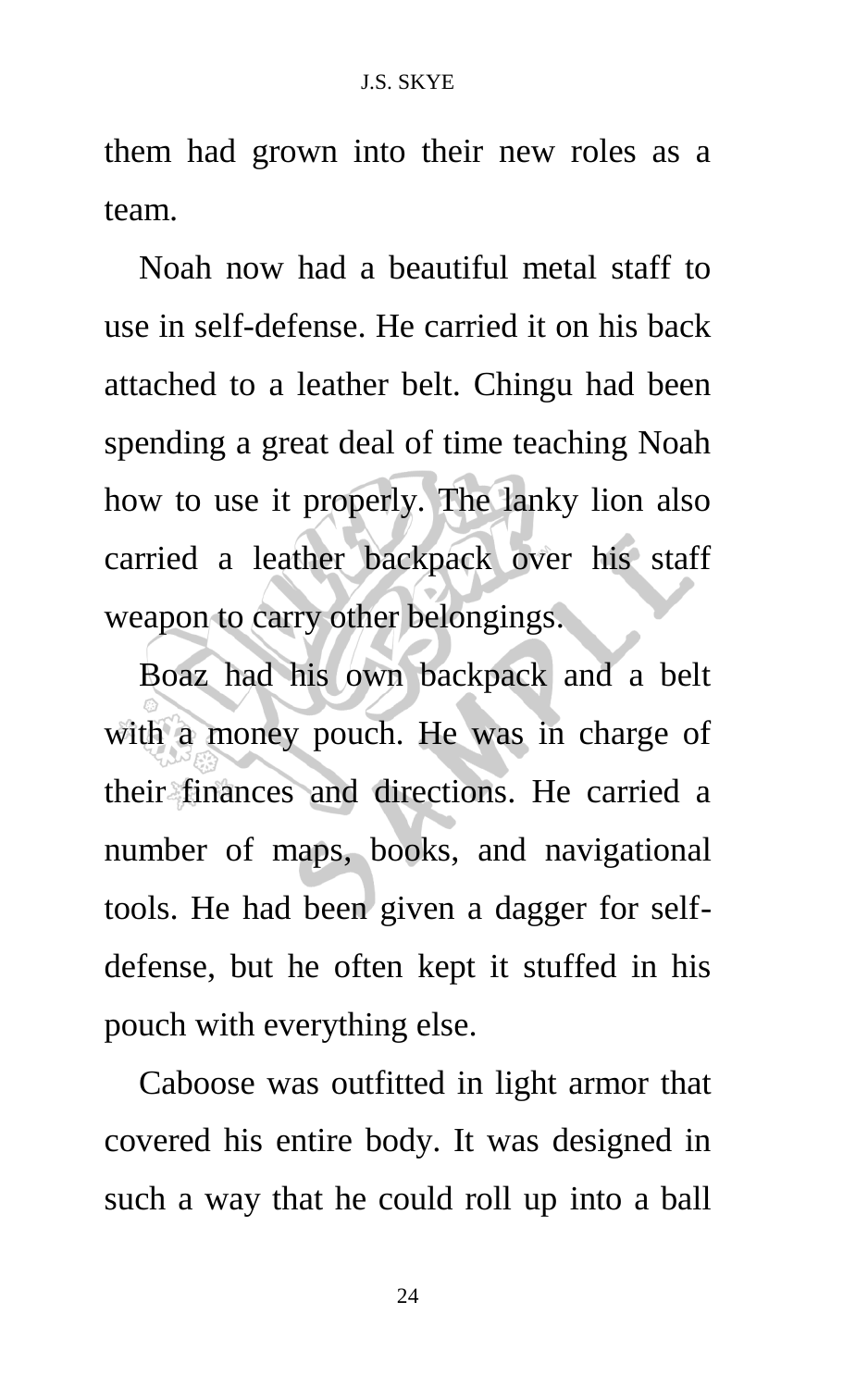and be protected from all sides. It made sense, considering that Caboose had a bad habit of wandering off into dangerous situations.

Honja was very small and virtually defenseless, so he was happy to get a piece of armor for his head. The helmet had a small, pointy horn at the end of his nose so he could head-butt enemies as a form of defense.

The cubs each cherished the unique and special items they had been given in exchange for their service to the anointed King of Leonne. Flurry and the others certainly had many stories to tell – if and when they ever got back home.

Flurry looked the same, with his blue scarf and side pouch. Drizzle still had his sword strapped to his side, but he now had a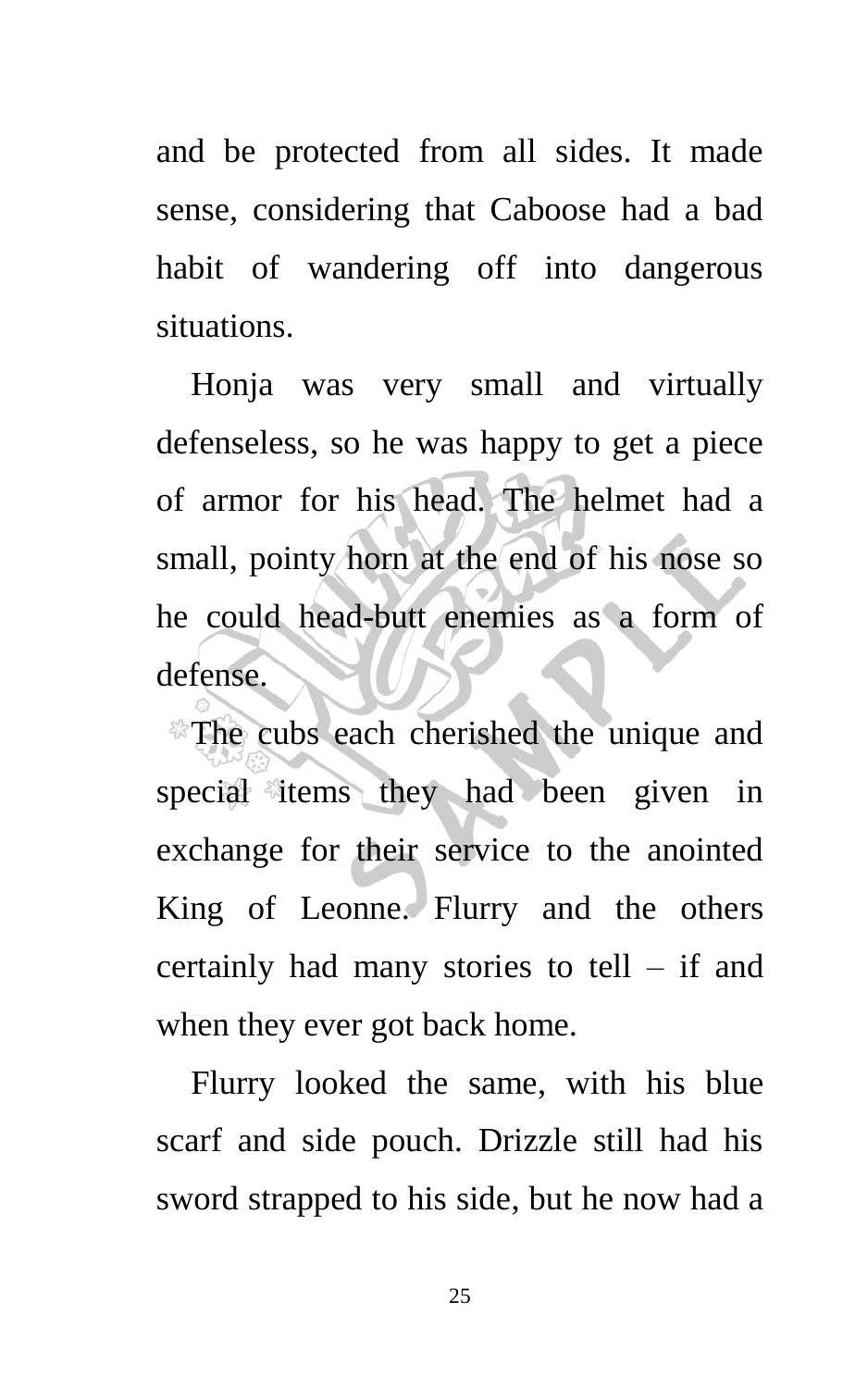pair of boots, and he no longer wore his red scarf. He never explained to anyone why he had removed it. Secretly, Drizzle had purposed in his heart to never return to Ursus. He considered Chingu to be his family, now.

They had all changed a lot! Boaz had a lot more responsibility, Caboose paid better attention, Honja was more social, and Noah was well trained to defend them. Most importantly, Flurry had become more selfless and even treated Drizzle with kindness and friendship. Being together for so long in dangerous situations knit the group together in a way they had never been before.

Granted, Boaz still found Flurry to be infuriatingly annoying, but overall they each improved a lot.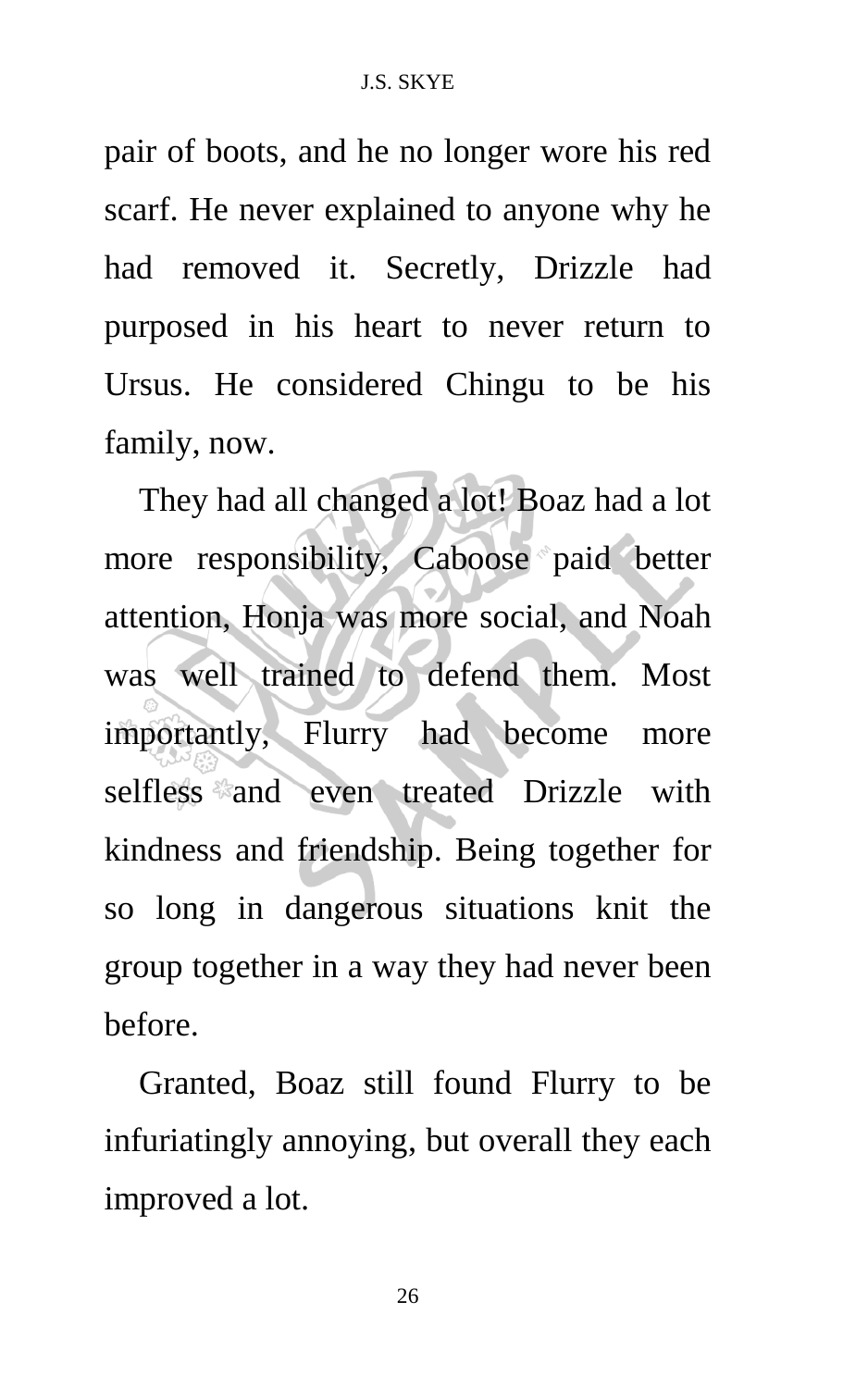The cubs were excited to be on their way back home, but travel took a lot longer in a region that was devoid of cars and airplanes for transportation. The nations with faster travel methods were well beyond the borders of animal kingdoms.

Traveling on foot was slow and tedious. Chingu had to take them on a route that was not a straight shot to Ursus, due to some regions being full of dangers that were too much for them to handle. As great of a warrior that Chingu was, he was not invulnerable, and he could not take on entire armies. Some territory was safer to circumnavigate. The Meowari from the land of Meowaritanga had a fearsome reputation, and were only one of several examples of places and things Chingu liked to avoid if possible.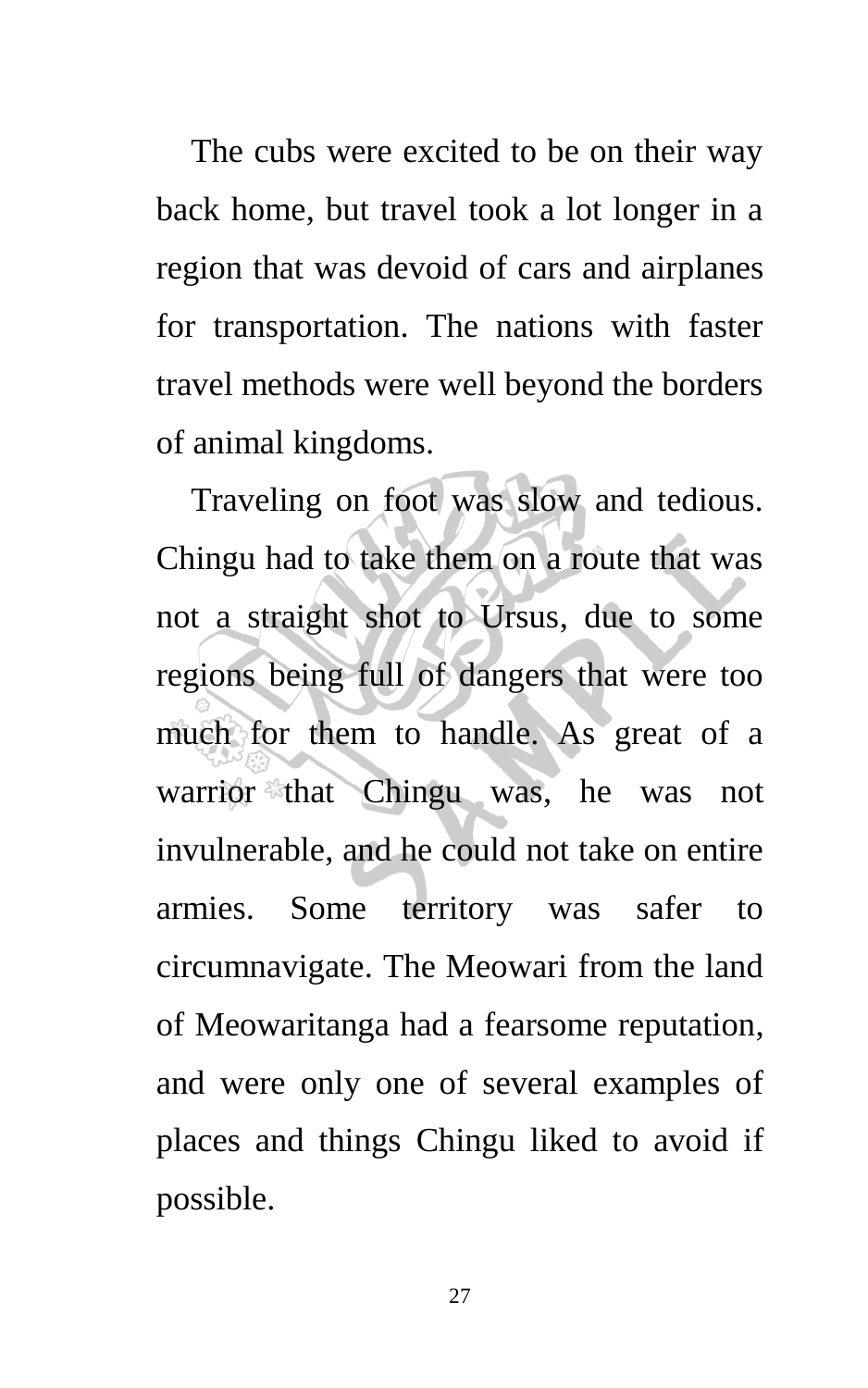The night drew late, and they all decided to get some shut-eye. They each lay in bed and waited for their much needed sleep to come upon them, which did not take long. However, Caboose could not sleep. He tossed and turned before he stated out loud, "I miss Mommy!"

The other cubs sat up from their beds. "I do, too, Caboose. I do, too," Boaz replied.

"*Nah doh!*" answered Honja.

Noah nodded his head as he looked to Flurry.  $\frac{26}{100}$ 

While he lay in bed, Flurry asked, "Guys, do you think Mommy is thinking about us?"

"I'd like to think so," came Boaz's reply.

"I mean, we've been gone for so long. What if she thinks that we're gone forever?" Flurry continued.

"What if she doesn't remember us?"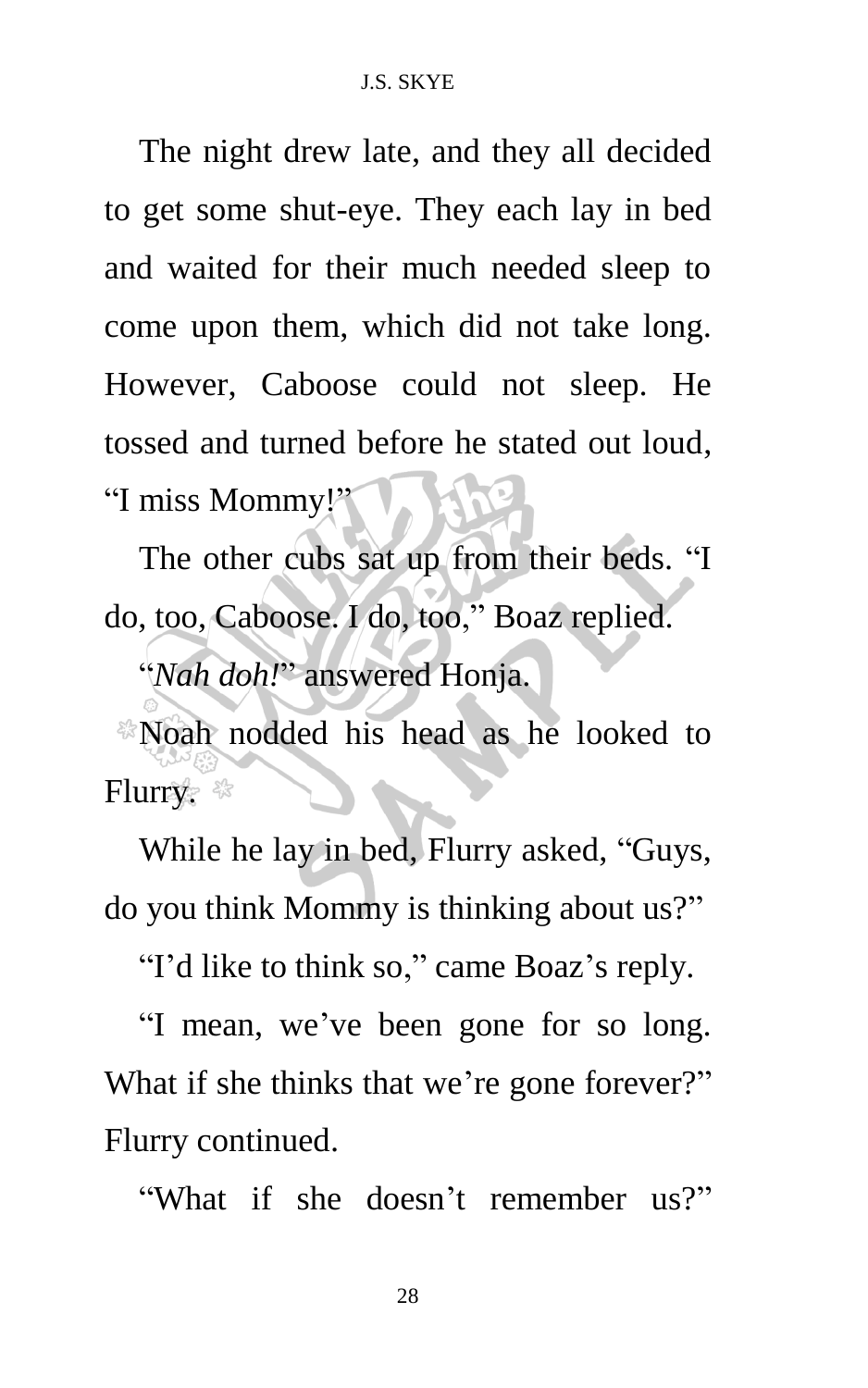asked Caboose.

"Don't be silly," Flurry replied. "Of course she'll remember us." Then feeling a bit unsure of his statement, Flurry turned to Boaz for affirmation. "I mean, she'll totally remember us, right? Right, Boaz?"

"I'm sure she will," the lion cub replied. "What I wonder about is if she ever learned what happened to us, or if she's been wondering this whole time."

"If only I had that door thingy, then I could get us home," Flurry chimed back in.

"The what?" Boaz asked.

"You know! The door thingy that I use to get us places. It was under my bed."

"Maybe you should sleep with it from now on," came Drizzle's voice from across the room.

"Good idea!" Flurry exclaimed. "I'll be